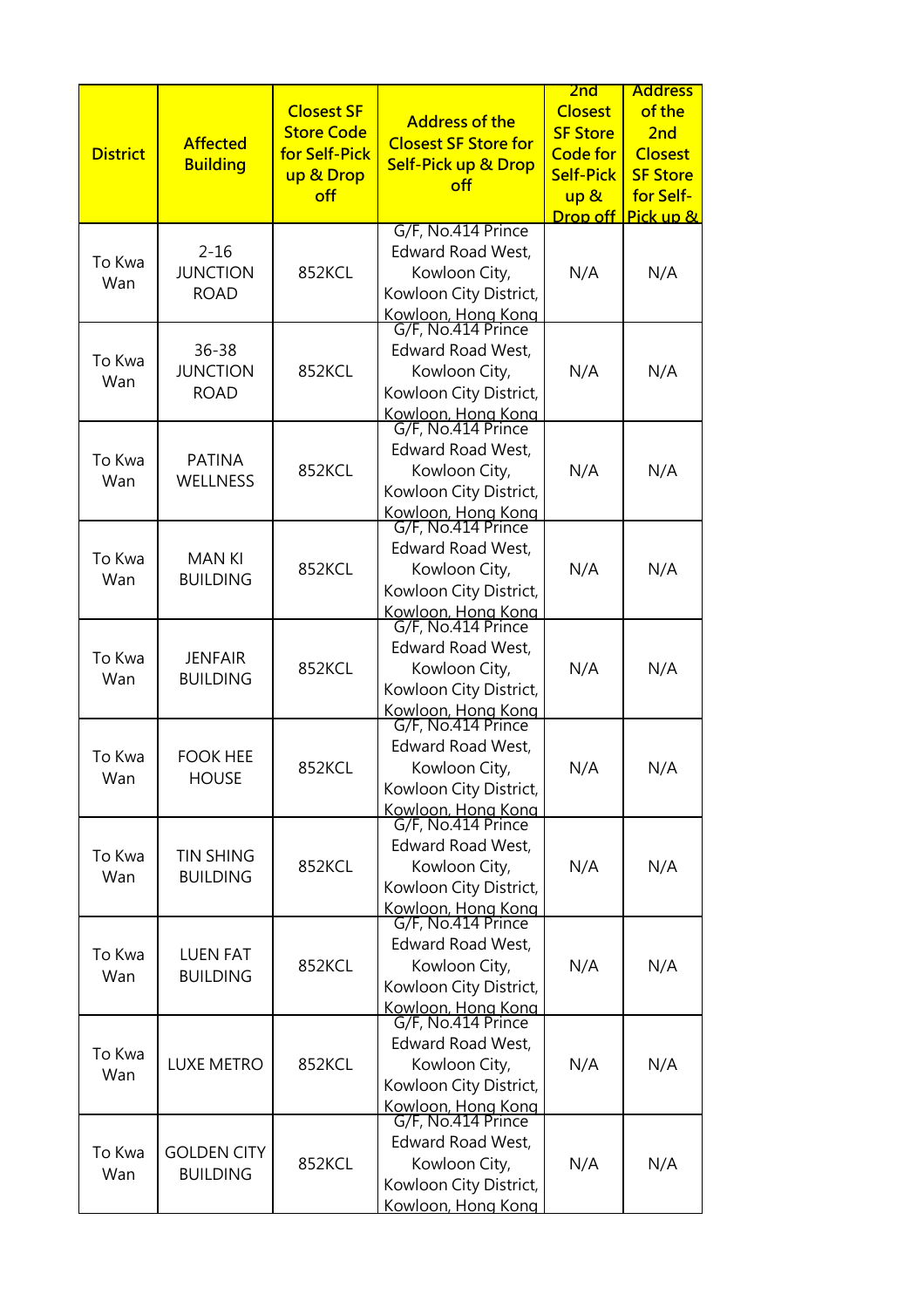| To Kwa<br>Wan | 76-78<br><b>JUNCTION</b><br><b>ROAD</b>       | 852KCL | G/F, No.414 Prince<br>Edward Road West,<br>Kowloon City,<br>Kowloon City District,<br>Kowloon, Hong Kong<br>G/F, No.414 Prince | N/A | N/A |
|---------------|-----------------------------------------------|--------|--------------------------------------------------------------------------------------------------------------------------------|-----|-----|
| To Kwa<br>Wan | <b>LUNA</b><br><b>MANSION</b>                 | 852KCL | Edward Road West,<br>Kowloon City,<br>Kowloon City District,<br>Kowloon, Hong Kong<br>G/F, No.414 Prince                       | N/A | N/A |
| To Kwa<br>Wan | 2-10 FUK LO<br><b>TSUN ROAD</b>               | 852KCL | Edward Road West,<br>Kowloon City,<br>Kowloon City District,<br>Kowloon, Hong Kong                                             | N/A | N/A |
| To Kwa<br>Wan | <b>CHI CHUN</b><br><b>COURT</b>               | 852KCL | G/F, No.414 Prince<br>Edward Road West,<br>Kowloon City,<br>Kowloon City District,<br>Kowloon, Hong Kong<br>G/F, No.414 Prince | N/A | N/A |
| To Kwa<br>Wan | 136-138 NGA<br><b>TSIN WAI</b><br><b>ROAD</b> | 852KCL | Edward Road West,<br>Kowloon City,<br>Kowloon City District,<br>Kowloon, Hong Kong                                             | N/A | N/A |
| To Kwa<br>Wan | KIMLEY<br><b>COURT</b>                        | 852KCL | G/F, No.414 Prince<br>Edward Road West,<br>Kowloon City,<br>Kowloon City District,<br>Kowloon, Hong Kong<br>G/F, No.414 Prince | N/A | N/A |
| To Kwa<br>Wan | <b>HUNG WEN</b><br><b>COURT</b>               | 852KCL | <b>Edward Road West,</b><br>Kowloon City,<br>Kowloon City District,<br>Kowloon, Hong Kong                                      | N/A | N/A |
| To Kwa<br>Wan | 51-97 FUK LO<br><b>TSUN ROAD</b>              | 852KCL | G/F, No.414 Prince<br>Edward Road West,<br>Kowloon City,<br>Kowloon City District,<br>Kowloon, Hong Kong<br>G/F, No.414 Prince | N/A | N/A |
| To Kwa<br>Wan | 60-94 FUK LO<br><b>TSUN ROAD</b>              | 852KCL | Edward Road West,<br>Kowloon City,<br>Kowloon City District,<br>Kowloon, Hong Kong<br>G/F, No.414 Prince                       | N/A | N/A |
| To Kwa<br>Wan | <b>HUNG FUK</b><br><b>HOUSE</b>               | 852KCL | Edward Road West,<br>Kowloon City,<br>Kowloon City District,<br>Kowloon, Hong Kong                                             | N/A | N/A |
| To Kwa<br>Wan | 48 FUK LO<br><b>TSUN ROAD</b>                 | 852KCL | G/F, No.414 Prince<br>Edward Road West,<br>Kowloon City,<br>Kowloon City District,<br>Kowloon, Hong Kong                       | N/A | N/A |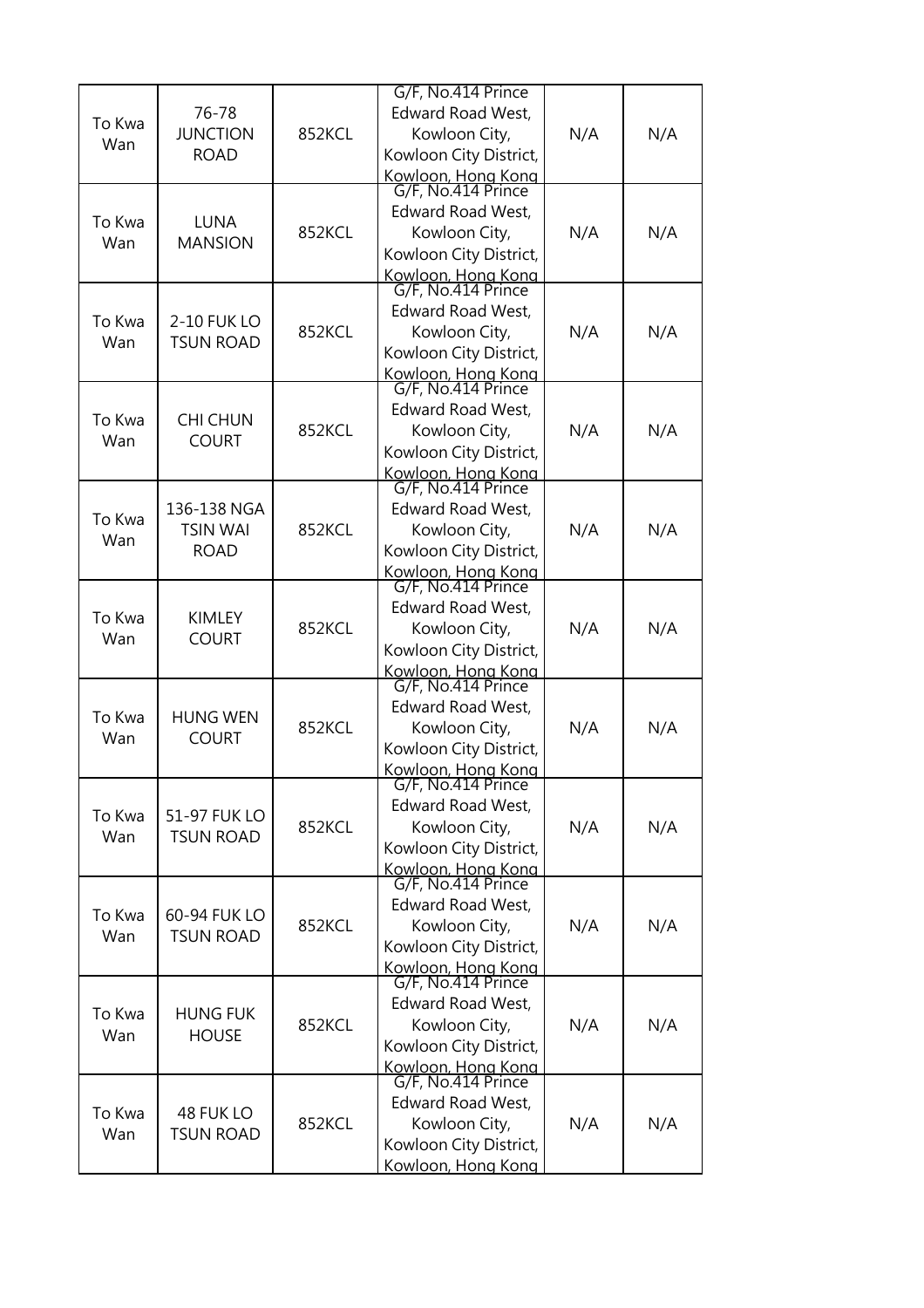|        |                    |        | G/F, No.414 Prince                       |     |     |
|--------|--------------------|--------|------------------------------------------|-----|-----|
| To Kwa | 19-49 FUK LO       |        | <b>Edward Road West,</b>                 |     |     |
| Wan    | <b>TSUN ROAD</b>   | 852KCL | Kowloon City,<br>Kowloon City District,  | N/A | N/A |
|        |                    |        |                                          |     |     |
|        |                    |        | Kowloon, Hong Kong<br>G/F, No.414 Prince |     |     |
|        |                    |        | Edward Road West,                        |     |     |
| To Kwa | <b>TAI YIN</b>     | 852KCL | Kowloon City,                            | N/A | N/A |
| Wan    | <b>LODGE</b>       |        | Kowloon City District,                   |     |     |
|        |                    |        | Kowloon, Hong Kong<br>G/F, No.414 Prince |     |     |
|        |                    |        |                                          |     |     |
| To Kwa | <b>GA LOK</b>      |        | Edward Road West,                        |     |     |
| Wan    | <b>HOUSE</b>       | 852KCL | Kowloon City,                            | N/A | N/A |
|        |                    |        | Kowloon City District,                   |     |     |
|        |                    |        | Kowloon, Hong Kong                       |     |     |
|        |                    |        | G/F, No.414 Prince                       |     |     |
| To Kwa | 5-9 FUK LO         |        | <b>Edward Road West,</b>                 |     |     |
| Wan    | <b>TSUN ROAD</b>   | 852KCL | Kowloon City,                            | N/A | N/A |
|        |                    |        | Kowloon City District,                   |     |     |
|        |                    |        | Kowloon, Hong Kong<br>G/F, No.414 Prince |     |     |
|        |                    |        | <b>Edward Road West,</b>                 |     |     |
| To Kwa | <b>LUCKY HOUSE</b> | 852KCL | Kowloon City,                            | N/A | N/A |
| Wan    |                    |        | Kowloon City District,                   |     |     |
|        |                    |        | Kowloon, Hong Kong                       |     |     |
|        |                    |        | G/F, No.414 Prince                       |     |     |
| To Kwa | 354 PRINCE         |        | Edward Road West,                        |     |     |
| Wan    | <b>EDWARD</b>      | 852KCL | Kowloon City,                            | N/A | N/A |
|        | <b>ROAD WEST</b>   |        | Kowloon City District,                   |     |     |
|        |                    |        | Kowloon, Hong Kong<br>G/F, No.414 Prince |     |     |
|        |                    |        |                                          |     |     |
| To Kwa |                    |        | <b>Edward Road West,</b>                 |     |     |
| Wan    | Smart A            | 852KCL | Kowloon City,                            | N/A | N/A |
|        |                    |        | Kowloon City District,                   |     |     |
|        |                    |        | Kowloon, Hong Kong<br>G/F, No.414 Prince |     |     |
|        | <b>HANG SENG</b>   |        | Edward Road West,                        |     |     |
| To Kwa | <b>KOWLOON</b>     | 852KCL | Kowloon City,                            | N/A | N/A |
| Wan    | <b>CITY</b>        |        | Kowloon City District,                   |     |     |
|        | <b>BUILDING</b>    |        |                                          |     |     |
|        |                    |        | Kowloon, Hong Kong<br>G/F, No.414 Prince |     |     |
| To Kwa | CAMBRIDGE          |        | Edward Road West,                        |     |     |
| Wan    | <b>HEIGHTS</b>     | 852KCL | Kowloon City,                            | N/A | N/A |
|        |                    |        | Kowloon City District,                   |     |     |
|        |                    |        | Kowloon, Hong Kong<br>G/F, No.414 Prince |     |     |
|        |                    |        |                                          |     |     |
| To Kwa | <b>GENIUS</b>      | 852KCL | Edward Road West,<br>Kowloon City,       | N/A | N/A |
| Wan    | <b>COURT</b>       |        | Kowloon City District,                   |     |     |
|        |                    |        |                                          |     |     |
|        |                    |        | Kowloon, Hong Kong<br>G/F, No.414 Prince |     |     |
|        |                    |        | Edward Road West,                        |     |     |
| To Kwa | <b>OXFORD</b>      | 852KCL | Kowloon City,                            | N/A | N/A |
| Wan    | <b>HEIGHTS</b>     |        | Kowloon City District,                   |     |     |
|        |                    |        | Kowloon, Hong Kong                       |     |     |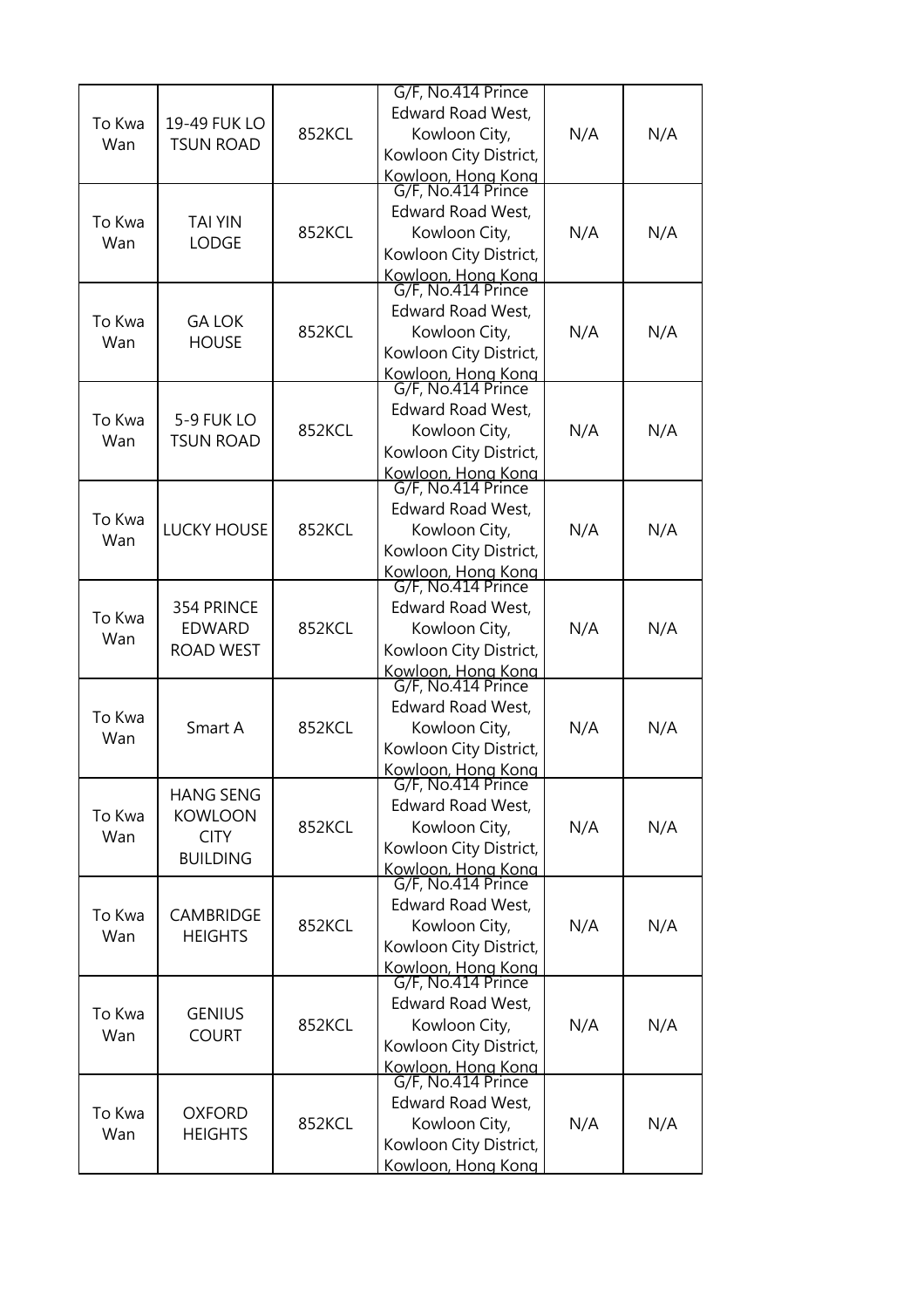|               | 362-366           |        | G/F, No.414 Prince                       |     |     |
|---------------|-------------------|--------|------------------------------------------|-----|-----|
| To Kwa        | <b>PRINCE</b>     |        | Edward Road West,                        |     |     |
| Wan           | <b>EDWARD</b>     | 852KCL | Kowloon City,                            | N/A | N/A |
|               | <b>ROAD WEST</b>  |        | Kowloon City District,                   |     |     |
|               |                   |        | Kowloon, Hong Kong<br>G/F, No.414 Prince |     |     |
|               |                   |        |                                          |     |     |
| To Kwa        | LUNG CHU          |        | Edward Road West,                        |     |     |
| Wan           | <b>BUILDING</b>   | 852KCL | Kowloon City,                            | N/A | N/A |
|               |                   |        | Kowloon City District,                   |     |     |
|               |                   |        | Kowloon, Hong Kong<br>G/F, No.414 Prince |     |     |
|               |                   |        | Edward Road West,                        |     |     |
| To Kwa        | <b>HING FAT</b>   | 852KCL | Kowloon City,                            | N/A | N/A |
| Wan           | <b>BUILDING</b>   |        | Kowloon City District,                   |     |     |
|               |                   |        |                                          |     |     |
|               |                   |        | Kowloon, Hong Kong<br>G/F, No.414 Prince |     |     |
|               |                   |        | Edward Road West,                        |     |     |
| To Kwa        | 18-44 LION        | 852KCL | Kowloon City,                            | N/A | N/A |
| Wan           | <b>ROCK ROAD</b>  |        | Kowloon City District,                   |     |     |
|               |                   |        | Kowloon, Hong Kong                       |     |     |
|               |                   |        | G/F, No.414 Prince                       |     |     |
| To Kwa        | <b>SUN ON</b>     |        | Edward Road West,                        |     |     |
| Wan           | <b>BUILDING</b>   | 852KCL | Kowloon City,                            | N/A | N/A |
|               |                   |        | Kowloon City District,                   |     |     |
|               |                   |        | Kowloon, Hong Kong                       |     |     |
|               |                   |        | G/F, No.414 Prince                       |     |     |
| To Kwa        | 4-4A LION         |        | Edward Road West,                        |     |     |
| Wan           | <b>ROCK ROAD</b>  | 852KCL | Kowloon City,                            | N/A | N/A |
|               |                   |        | Kowloon City District,                   |     |     |
|               |                   |        | Kowloon, Hong Kong<br>G/F, No.414 Prince |     |     |
|               |                   |        | <b>Edward Road West,</b>                 |     |     |
| To Kwa        | <b>MEI KING</b>   | 852KCL | Kowloon City,                            | N/A | N/A |
| Wan           | <b>HOUSE</b>      |        | Kowloon City District,                   |     |     |
|               |                   |        | Kowloon, Hong Kong                       |     |     |
|               |                   |        | G/F, No.414 Prince                       |     |     |
|               |                   |        | Edward Road West,                        |     |     |
| To Kwa<br>Wan | 54-114 LION       | 852KCL | Kowloon City,                            | N/A | N/A |
|               | <b>ROCK ROAD</b>  |        | Kowloon City District,                   |     |     |
|               |                   |        | Kowloon, Hong Kong                       |     |     |
|               |                   |        | G/F, No.414 Prince                       |     |     |
| To Kwa        | 45-93 LION        |        | Edward Road West,                        |     |     |
| Wan           | <b>ROCK ROAD</b>  | 852KCL | Kowloon City,                            | N/A | N/A |
|               |                   |        | Kowloon City District,                   |     |     |
|               |                   |        | Kowloon, Hong Kong<br>G/F, No.414 Prince |     |     |
|               |                   |        | Edward Road West,                        |     |     |
| To Kwa        | <b>FOOK HING</b>  | 852KCL | Kowloon City,                            | N/A | N/A |
| Wan           | <b>BUILDING</b>   |        |                                          |     |     |
|               |                   |        | Kowloon City District,                   |     |     |
|               |                   |        | Kowloon, Hong Kong<br>G/F, No.414 Prince |     |     |
|               |                   |        | Edward Road West,                        |     |     |
| To Kwa        | <b>KUM ON HIN</b> | 852KCL | Kowloon City,                            | N/A | N/A |
| Wan           |                   |        | Kowloon City District,                   |     |     |
|               |                   |        | Kowloon, Hong Kong                       |     |     |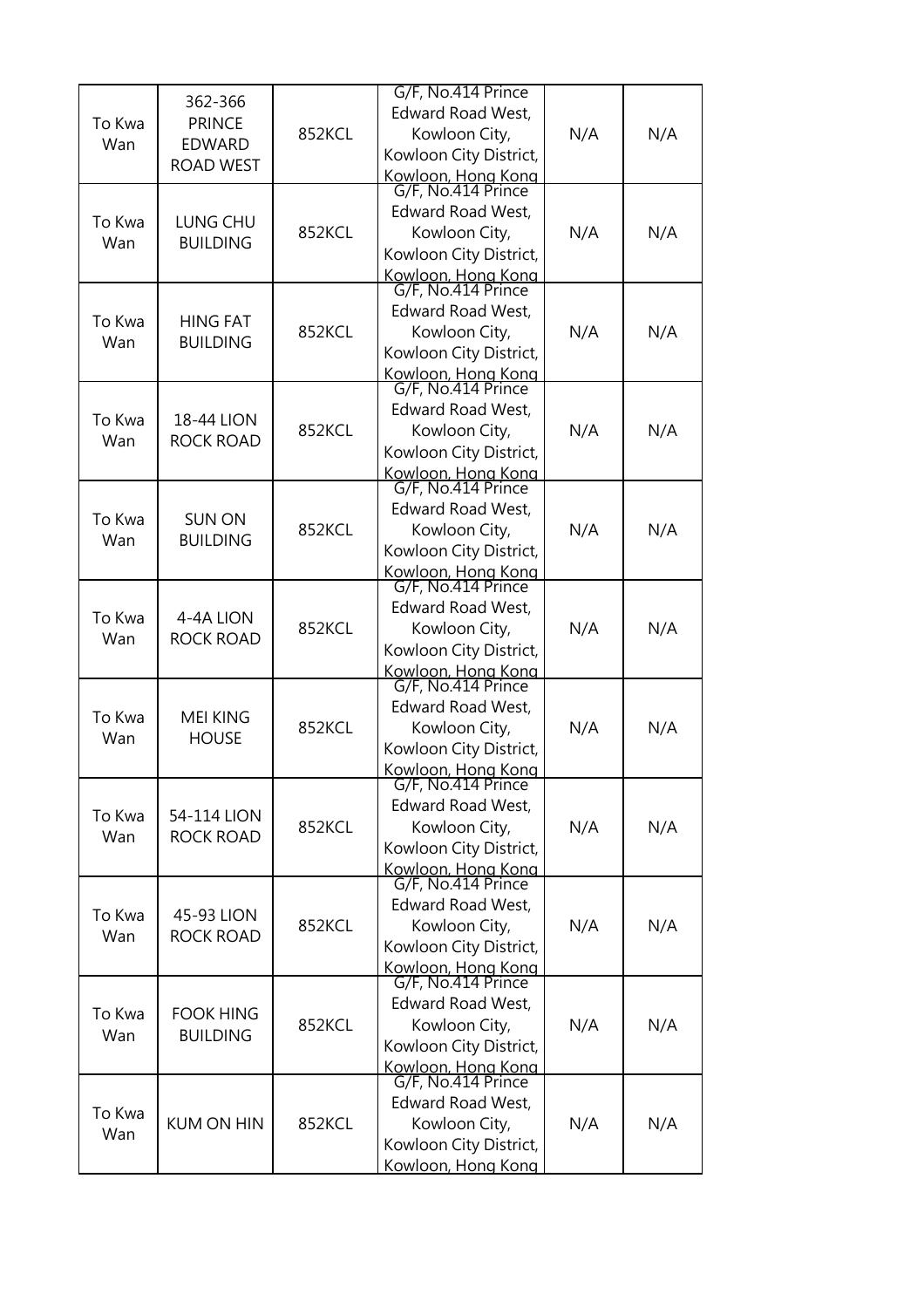|        |                  |        | G/F, No.414 Prince                       |     |     |
|--------|------------------|--------|------------------------------------------|-----|-----|
|        |                  |        | <b>Edward Road West,</b>                 |     |     |
| To Kwa | 9-47 LION        | 852KCL | Kowloon City,                            | N/A | N/A |
| Wan    | <b>ROCK ROAD</b> |        | Kowloon City District,                   |     |     |
|        |                  |        |                                          |     |     |
|        |                  |        | Kowloon, Hong Kong<br>G/F, No.414 Prince |     |     |
|        |                  |        | <b>Edward Road West,</b>                 |     |     |
| To Kwa | ZEBRANO          | 852KCL | Kowloon City,                            | N/A | N/A |
| Wan    |                  |        | Kowloon City District,                   |     |     |
|        |                  |        | Kowloon, Hong Kong                       |     |     |
|        |                  |        | G/F, No.414 Prince                       |     |     |
|        |                  |        | <b>Edward Road West,</b>                 |     |     |
| To Kwa | 1 LION ROCK      | 852KCL | Kowloon City,                            | N/A | N/A |
| Wan    | <b>ROAD</b>      |        | Kowloon City District,                   |     |     |
|        |                  |        |                                          |     |     |
|        |                  |        | Kowloon, Hong Kong<br>G/F, No.414 Prince |     |     |
|        |                  |        | <b>Edward Road West,</b>                 |     |     |
| To Kwa | 45-83 HAU        | 852KCL | Kowloon City,                            | N/A | N/A |
| Wan    | <b>WONG ROAD</b> |        | Kowloon City District,                   |     |     |
|        |                  |        |                                          |     |     |
|        |                  |        | Kowloon, Hong Kong<br>G/F, No.414 Prince |     |     |
|        |                  |        | <b>Edward Road West,</b>                 |     |     |
| To Kwa | 89-95 HAU        | 852KCL | Kowloon City,                            | N/A | N/A |
| Wan    | <b>WONG ROAD</b> |        | Kowloon City District,                   |     |     |
|        |                  |        |                                          |     |     |
|        |                  |        | Kowloon, Hong Kong<br>G/F, No.414 Prince |     |     |
|        |                  |        | <b>Edward Road West,</b>                 |     |     |
| To Kwa | <b>GOLDFIELD</b> | 852KCL | Kowloon City,                            | N/A | N/A |
| Wan    | <b>MANSION</b>   |        | Kowloon City District,                   |     |     |
|        |                  |        |                                          |     |     |
|        |                  |        | Kowloon, Hong Kong<br>G/F, No.414 Prince |     |     |
|        |                  |        | <b>Edward Road West,</b>                 |     |     |
| To Kwa | <b>CHI KAM</b>   | 852KCL | Kowloon City,                            | N/A | N/A |
| Wan    | <b>COURT</b>     |        | Kowloon City District,                   |     |     |
|        |                  |        | Kowloon, Hong Kong                       |     |     |
|        |                  |        | G/F, No.414 Prince                       |     |     |
| To Kwa | 112-122 NGA      |        | <b>Edward Road West,</b>                 |     |     |
|        | <b>TSIN WAI</b>  | 852KCL | Kowloon City,                            | N/A | N/A |
| Wan    | <b>ROAD</b>      |        | Kowloon City District,                   |     |     |
|        |                  |        | Kowloon, Hong Kong<br>G/F, No.414 Prince |     |     |
|        |                  |        |                                          |     |     |
| To Kwa | <b>YICK FU</b>   |        | <b>Edward Road West,</b>                 |     |     |
| Wan    | <b>HOUSE</b>     | 852KCL | Kowloon City,                            | N/A | N/A |
|        |                  |        | Kowloon City District,                   |     |     |
|        |                  |        | Kowloon, Hong Kong<br>G/F, No.414 Prince |     |     |
|        |                  |        |                                          |     |     |
| To Kwa | 27-33 HAU        |        | <b>Edward Road West,</b>                 |     |     |
| Wan    | <b>WONG ROAD</b> | 852KCL | Kowloon City,                            | N/A | N/A |
|        |                  |        | Kowloon City District,                   |     |     |
|        |                  |        | Kowloon, Hong Kong                       |     |     |
|        |                  |        | G/F, No.414 Prince                       |     |     |
| To Kwa | <b>KAR FAT</b>   |        | <b>Edward Road West,</b>                 |     |     |
| Wan    | <b>BUILDING</b>  | 852KCL | Kowloon City,                            | N/A | N/A |
|        |                  |        | Kowloon City District,                   |     |     |
|        |                  |        | Kowloon, Hong Kong                       |     |     |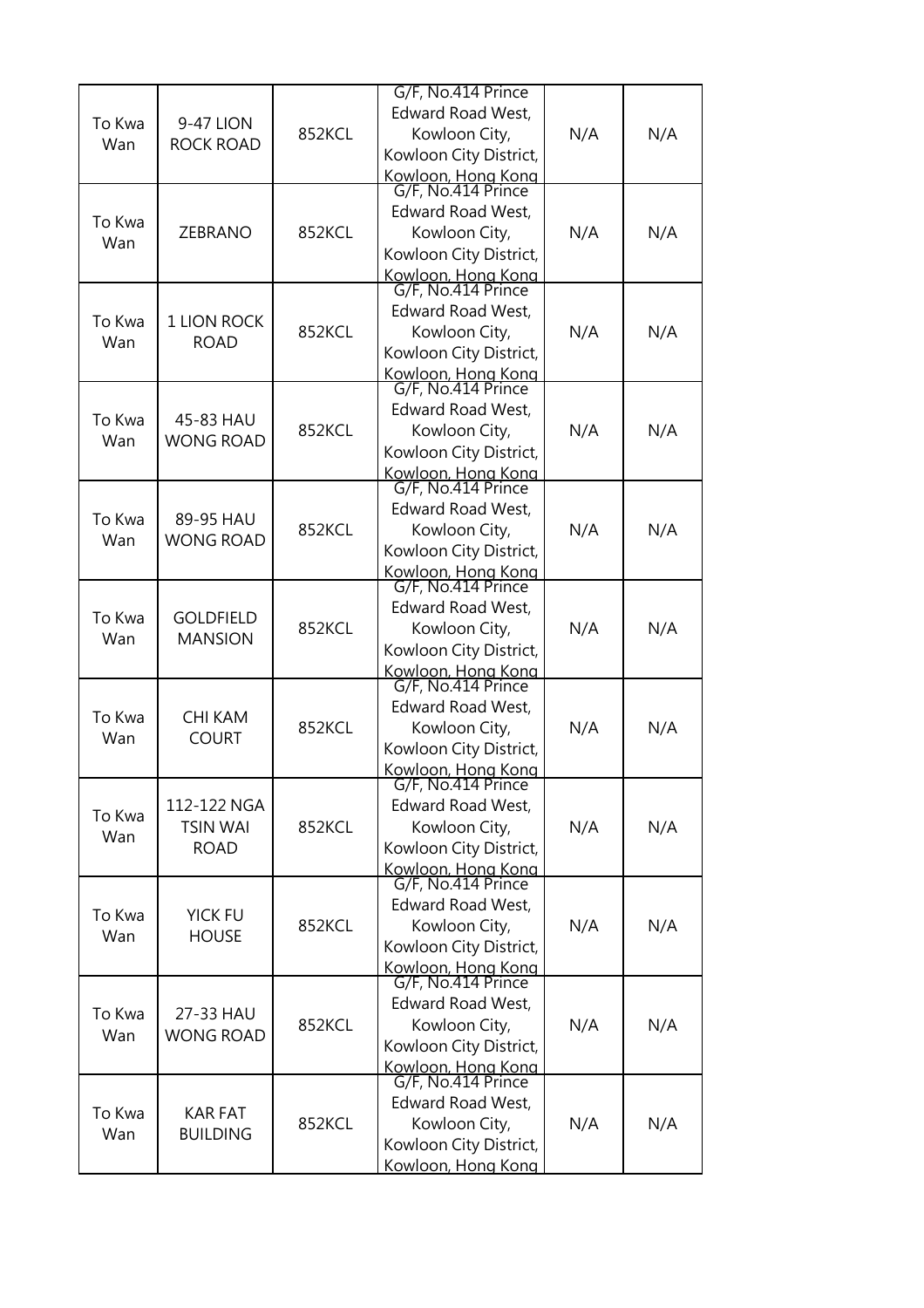| To Kwa<br>Wan | <b>EFCC GRACE</b><br><b>CHURCH</b>                                                | 852KCL | G/F, No.414 Prince<br><b>Edward Road West,</b><br>Kowloon City,<br>Kowloon City District,                                                            | N/A | N/A |
|---------------|-----------------------------------------------------------------------------------|--------|------------------------------------------------------------------------------------------------------------------------------------------------------|-----|-----|
| To Kwa<br>Wan | <b>HOLY FAMILY</b><br>CANOSSIAN<br><b>SCHOOL</b><br><b>KOWLOON</b><br><b>TONG</b> | 852KCL | Kowloon, Hong Kong<br>G/F, No.414 Prince<br>Edward Road West,<br>Kowloon City,<br>Kowloon City District,<br>Kowloon, Hong Kong<br>G/F, No.414 Prince | N/A | N/A |
| To Kwa<br>Wan | <b>FUNG SHING</b><br><b>BUILDING</b>                                              | 852KCL | Edward Road West,<br>Kowloon City,<br>Kowloon City District,<br>Kowloon, Hong Kong                                                                   | N/A | N/A |
| To Kwa<br>Wan | <b>THE</b><br>OPULENCE                                                            | 852KCL | G/F, No.414 Prince<br><b>Edward Road West,</b><br>Kowloon City,<br>Kowloon City District,<br>Kowloon, Hong Kong<br>G/F, No.414 Prince                | N/A | N/A |
| To Kwa<br>Wan | <b>KWOK HWA</b><br><b>BUILDING</b>                                                | 852KCL | <b>Edward Road West,</b><br>Kowloon City,<br>Kowloon City District,<br>Kowloon, Hong Kong                                                            | N/A | N/A |
| To Kwa<br>Wan | TAI CHI TONG<br>LAU                                                               | 852KCL | G/F, No.414 Prince<br>Edward Road West,<br>Kowloon City,<br>Kowloon City District,<br>Kowloon, Hong Kong<br>G/F, No.414 Prince                       | N/A | N/A |
| To Kwa<br>Wan | <b>PRINCE</b><br><b>PALACE</b>                                                    | 852KCL | <b>Edward Road West,</b><br>Kowloon City,<br>Kowloon City District,<br>Kowloon, Hong Kong                                                            | N/A | N/A |
| To Kwa<br>Wan | <b>WING KWONG</b><br><b>HOUSE</b>                                                 | 852KCL | G/F, No.414 Prince<br><b>Edward Road West,</b><br>Kowloon City,<br>Kowloon City District,<br>Kowloon, Hong Kong<br>G/F, No.414 Prince                | N/A | N/A |
| To Kwa<br>Wan | THE<br><b>GRAMPIAN</b>                                                            | 852KCL | Edward Road West,<br>Kowloon City,<br>Kowloon City District,<br>Kowloon, Hong Kong<br>G/F, No.414 Prince                                             | N/A | N/A |
| To Kwa<br>Wan | <b>KOWLOON</b><br><b>LING LIANG</b><br><b>CHURCH</b>                              | 852KCL | Edward Road West,<br>Kowloon City,<br>Kowloon City District,<br>Kowloon, Hong Kong                                                                   | N/A | N/A |
| To Kwa<br>Wan | KA LEE<br><b>GARDEN</b><br><b>BUILDING</b>                                        | 852KCL | G/F, No.414 Prince<br>Edward Road West,<br>Kowloon City,<br>Kowloon City District,<br>Kowloon, Hong Kong                                             | N/A | N/A |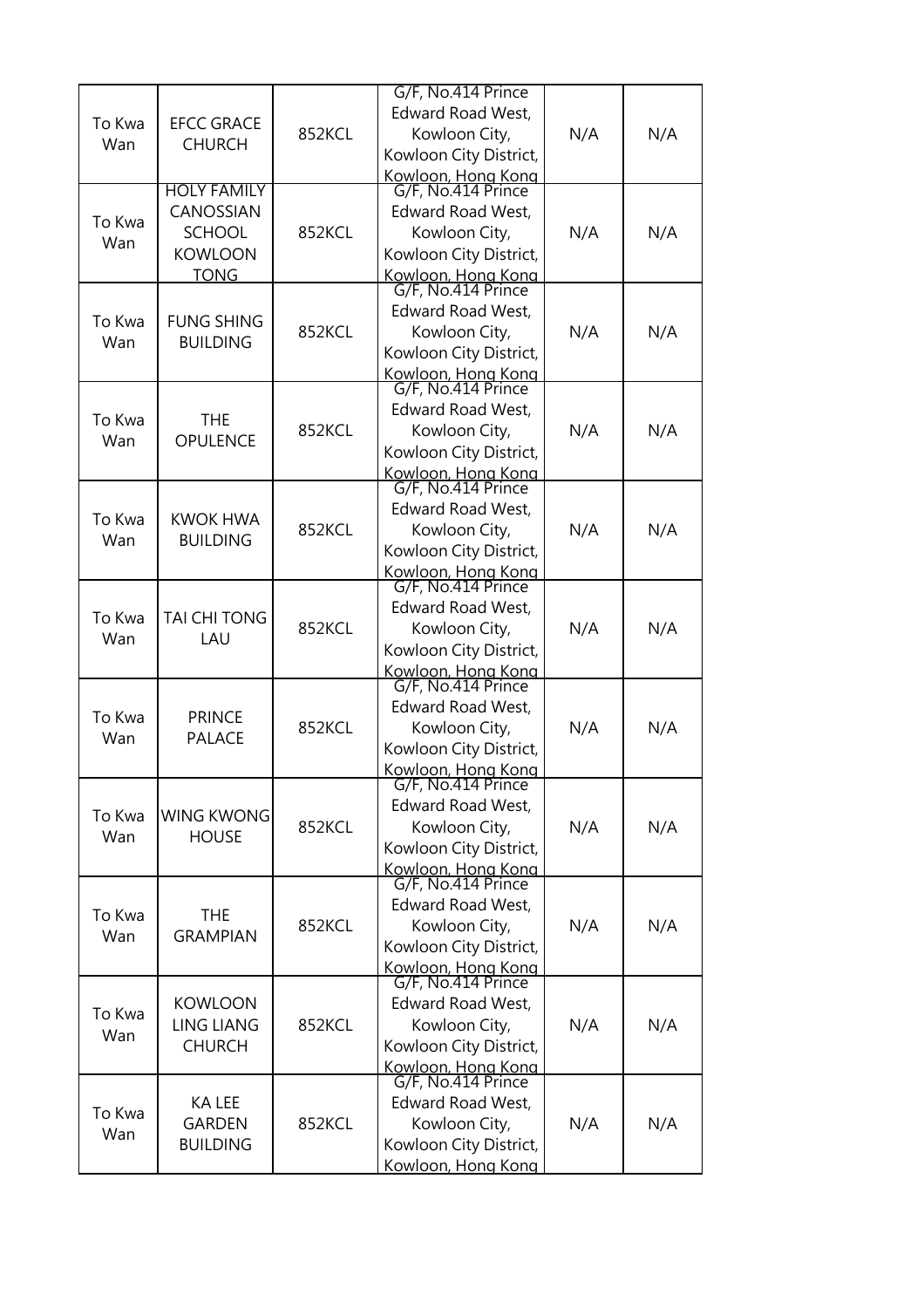| To Kwa<br>Wan | <b>KELVIN</b><br><b>GARDEN</b>            | 852KCL | G/F, No.414 Prince<br><b>Edward Road West,</b><br>Kowloon City,<br>Kowloon City District,                                                            | N/A | N/A |
|---------------|-------------------------------------------|--------|------------------------------------------------------------------------------------------------------------------------------------------------------|-----|-----|
| To Kwa<br>Wan | 49 NGA TSIN<br><b>WAI ROAD</b>            | 852KCL | Kowloon, Hong Kong<br>G/F, No.414 Prince<br>Edward Road West,<br>Kowloon City,<br>Kowloon City District,                                             | N/A | N/A |
| To Kwa<br>Wan | 7 JUNCTION<br><b>ROAD</b>                 | 852KCL | Kowloon, Hong Kong<br>G/F, No.414 Prince<br>Edward Road West,<br>Kowloon City,<br>Kowloon City District,<br>Kowloon, Hong Kong<br>G/F, No.414 Prince | N/A | N/A |
| To Kwa<br>Wan | 8 GRAMPIAN<br><b>ROAD</b>                 | 852KCL | Edward Road West,<br>Kowloon City,<br>Kowloon City District,<br>Kowloon, Hong Kong<br>G/F, No.414 Prince                                             | N/A | N/A |
| To Kwa<br>Wan | <b>GRAMPIAN</b><br><b>COURT</b>           | 852KCL | Edward Road West,<br>Kowloon City,<br>Kowloon City District,<br>Kowloon, Hong Kong                                                                   | N/A | N/A |
| To Kwa<br>Wan | <b>CAMAY</b><br><b>HOUSE</b>              | 852KCL | G/F, No.414 Prince<br>Edward Road West,<br>Kowloon City,<br>Kowloon City District,<br>Kowloon, Hong Kong<br>G/F, No.414 Prince                       | N/A | N/A |
| To Kwa<br>Wan | 11 JUNCTION<br><b>ROAD</b>                | 852KCL | <b>Edward Road West,</b><br>Kowloon City,<br>Kowloon City District,<br>Kowloon, Hong Kong                                                            | N/A | N/A |
| To Kwa<br>Wan | 20 GRAMPIAN<br><b>ROAD</b>                | 852KCL | G/F, No.414 Prince<br><b>Edward Road West,</b><br>Kowloon City,<br>Kowloon City District,<br>Kowloon, Hong Kong                                      | N/A | N/A |
| To Kwa<br>Wan | $13A-B$<br><b>JUNCTION</b><br><b>ROAD</b> | 852KCL | G/F, No.414 Prince<br>Edward Road West,<br>Kowloon City,<br>Kowloon City District,<br>Kowloon, Hong Kong<br>G/F, No.414 Prince                       | N/A | N/A |
| To Kwa<br>Wan | $26A-B$<br><b>JUNCTION</b><br><b>ROAD</b> | 852KCL | Edward Road West,<br>Kowloon City,<br>Kowloon City District,<br>Kowloon, Hong Kong                                                                   | N/A | N/A |
| To Kwa<br>Wan | <b>GRAND</b><br><b>COURT</b>              | 852KCL | G/F, No.414 Prince<br>Edward Road West,<br>Kowloon City,<br>Kowloon City District,<br>Kowloon, Hong Kong                                             | N/A | N/A |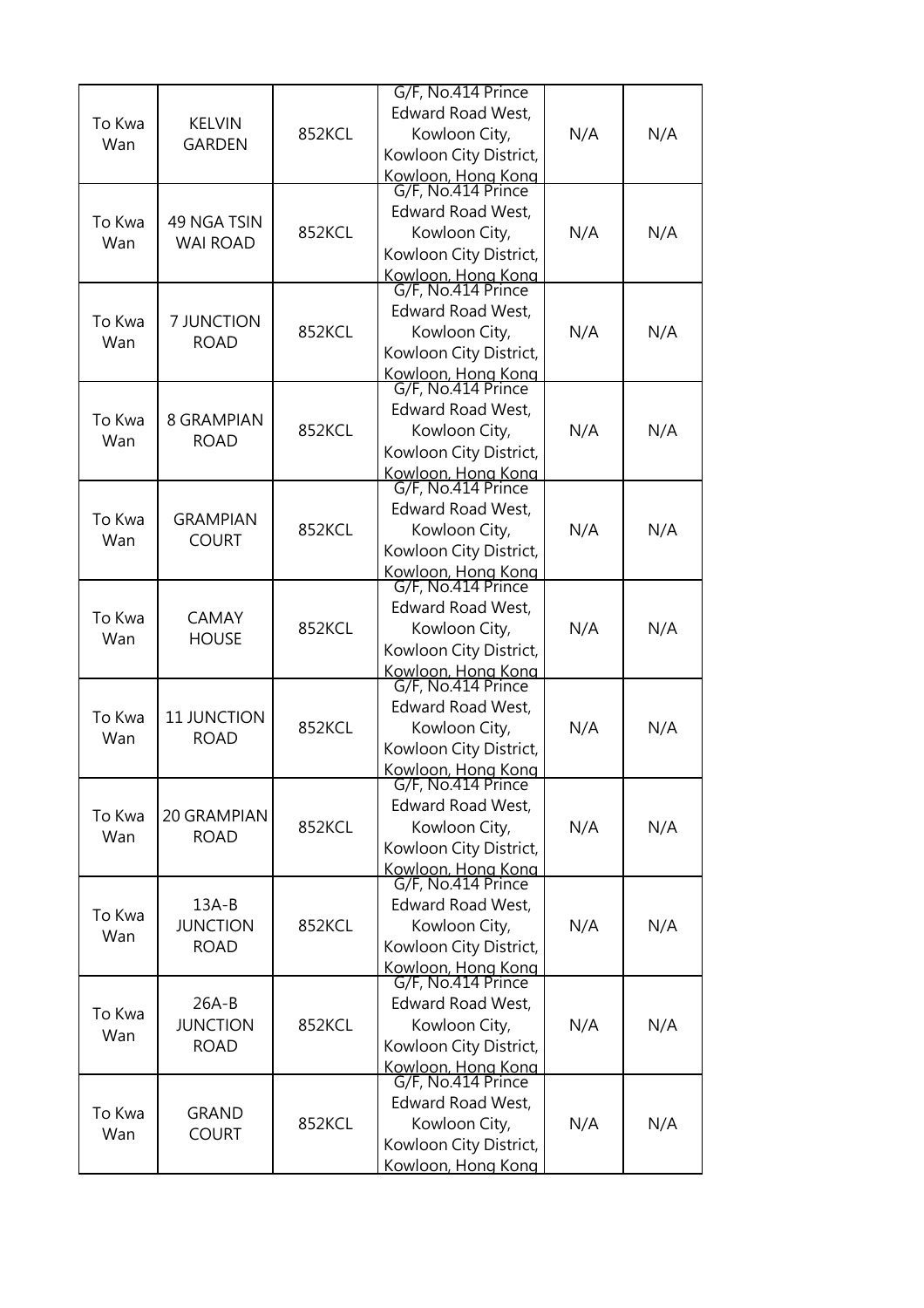|        |                     |        | G/F, No.414 Prince                       |     |     |
|--------|---------------------|--------|------------------------------------------|-----|-----|
|        | Kowloon City        |        | Edward Road West,                        |     |     |
| To Kwa | Swatow              | 852KCL | Kowloon City,                            | N/A | N/A |
| Wan    | Christian           |        | Kowloon City District,                   |     |     |
|        | Church              |        |                                          |     |     |
|        |                     |        | Kowloon, Hong Kong<br>G/F, No.414 Prince |     |     |
|        | $33 - 35$           |        | Edward Road West,                        |     |     |
| To Kwa | <b>GRAMPIAN</b>     | 852KCL | Kowloon City,                            | N/A | N/A |
| Wan    | <b>ROAD</b>         |        | Kowloon City District,                   |     |     |
|        |                     |        |                                          |     |     |
|        |                     |        | Kowloon, Hong Kong<br>G/F, No.414 Prince |     |     |
|        |                     |        | Edward Road West,                        |     |     |
| To Kwa | <b>15 GRAMPIAN</b>  | 852KCL | Kowloon City,                            | N/A | N/A |
| Wan    | <b>ROAD</b>         |        | Kowloon City District,                   |     |     |
|        |                     |        |                                          |     |     |
|        |                     |        | Kowloon, Hong Kong<br>G/F, No.414 Prince |     |     |
| To Kwa | <b>GRAND CITY</b>   |        | Edward Road West,                        |     |     |
| Wan    | <b>COURT</b>        | 852KCL | Kowloon City,                            | N/A | N/A |
|        |                     |        | Kowloon City District,                   |     |     |
|        |                     |        | Kowloon, Hong Kong<br>G/F, No.414 Prince |     |     |
|        |                     |        |                                          |     |     |
| To Kwa | 31 GRAMPIAN         |        | <b>Edward Road West,</b>                 |     |     |
| Wan    | <b>ROAD</b>         | 852KCL | Kowloon City,                            | N/A | N/A |
|        |                     |        | Kowloon City District,                   |     |     |
|        |                     |        | Kowloon, Hong Kong                       |     |     |
|        |                     |        | G/F, No.414 Prince                       |     |     |
| To Kwa | <b>KELLETT VIEW</b> |        | Edward Road West,                        |     |     |
| Wan    | <b>TOWN</b>         | 852KCL | Kowloon City,                            | N/A | N/A |
|        |                     |        | Kowloon City District,                   |     |     |
|        |                     |        | Kowloon, Hong Kong<br>G/F, No.414 Prince |     |     |
|        |                     |        |                                          |     |     |
| To Kwa | <b>CARMEN</b>       |        | Edward Road West,                        |     |     |
| Wan    | <b>GARDEN</b>       | 852KCL | Kowloon City,                            | N/A | N/A |
|        |                     |        | Kowloon City District,                   |     |     |
|        |                     |        | Kowloon, Hong Kong<br>G/F, No.414 Prince |     |     |
|        |                     |        | <b>Edward Road West,</b>                 |     |     |
| To Kwa | <b>JADE HEIGHTS</b> | 852KCL | Kowloon City,                            | N/A |     |
| Wan    |                     |        |                                          |     | N/A |
|        |                     |        | Kowloon City District,                   |     |     |
|        |                     |        | Kowloon, Hong Kong<br>G/F, No.414 Prince |     |     |
|        |                     |        | Edward Road West,                        |     |     |
| To Kwa | <b>FOOK HONG</b>    | 852KCL | Kowloon City,                            | N/A | N/A |
| Wan    | <b>COURT</b>        |        | Kowloon City District,                   |     |     |
|        |                     |        |                                          |     |     |
|        |                     |        | Kowloon, Hong Kong<br>G/F, No.414 Prince |     |     |
|        |                     |        | Edward Road West,                        |     |     |
| To Kwa | <b>IU SHAN</b>      | 852KCL | Kowloon City,                            | N/A | N/A |
| Wan    | <b>SCHOOL</b>       |        | Kowloon City District,                   |     |     |
|        |                     |        |                                          |     |     |
|        |                     |        | Kowloon, Hong Kong<br>G/F, No.414 Prince |     |     |
|        | CANNAN              |        | Edward Road West,                        |     |     |
| To Kwa | KINDERGARTE         | 852KCL | Kowloon City,                            | N/A | N/A |
| Wan    | N                   |        | Kowloon City District,                   |     |     |
|        |                     |        | Kowloon, Hong Kong                       |     |     |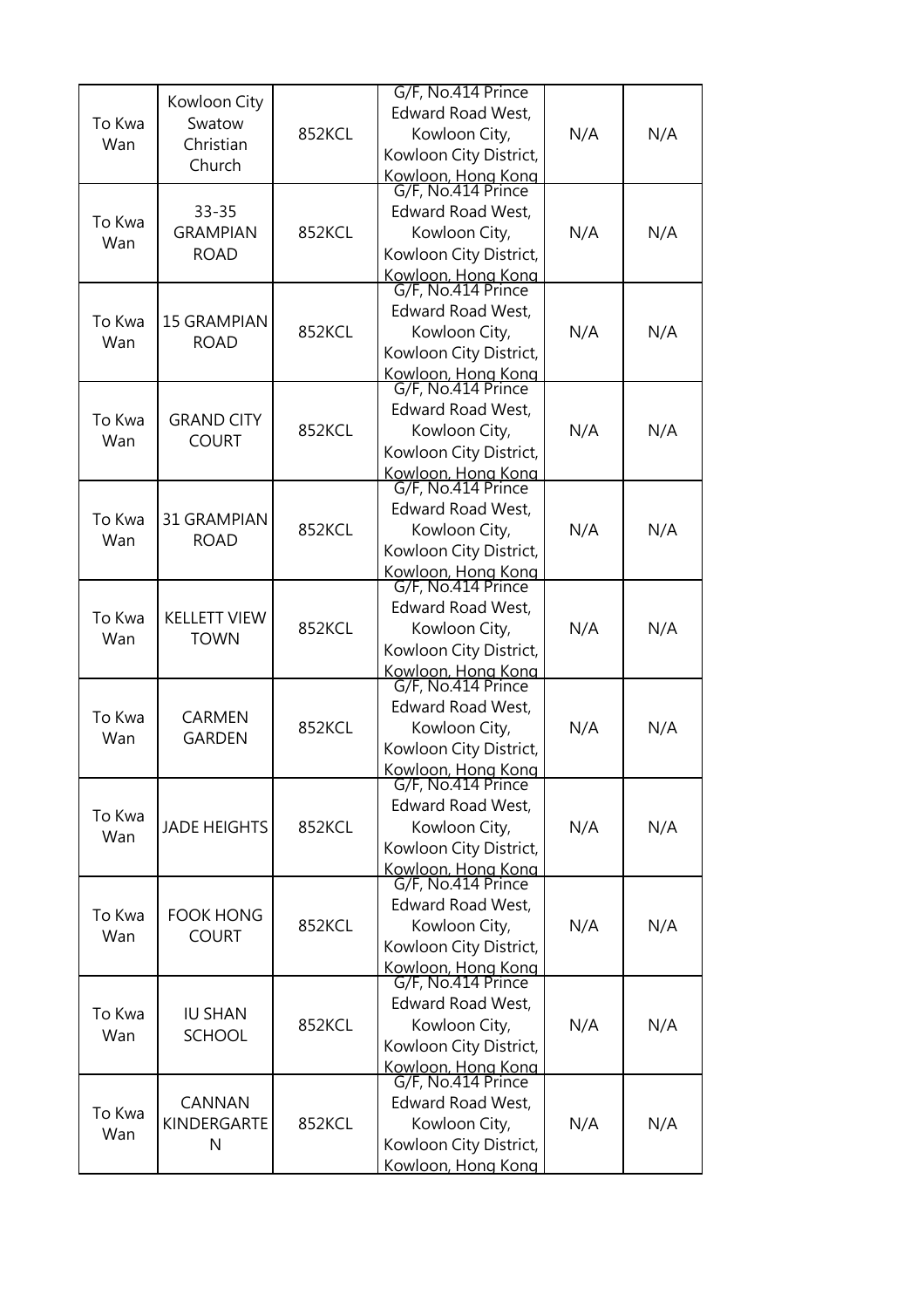|        |                          |        | G/F, No.414 Prince                       |     |     |
|--------|--------------------------|--------|------------------------------------------|-----|-----|
| To Kwa | <b>CHAMPION</b>          |        | <b>Edward Road West,</b>                 |     |     |
| Wan    | <b>COURT</b>             | 852KCL | Kowloon City,                            | N/A | N/A |
|        |                          |        | Kowloon City District,                   |     |     |
|        |                          |        | Kowloon, Hong Kong<br>G/F, No.414 Prince |     |     |
|        |                          |        |                                          |     |     |
| To Kwa | 23 JUNCTION              |        | Edward Road West,                        |     |     |
| Wan    | <b>ROAD</b>              | 852KCL | Kowloon City,                            | N/A | N/A |
|        |                          |        | Kowloon City District,                   |     |     |
|        |                          |        | Kowloon, Hong Kong<br>G/F, No.414 Prince |     |     |
|        |                          |        | Edward Road West,                        |     |     |
| To Kwa | 48-54<br><b>GRAMPIAN</b> |        |                                          |     |     |
| Wan    |                          | 852KCL | Kowloon City,                            | N/A | N/A |
|        | <b>ROAD</b>              |        | Kowloon City District,                   |     |     |
|        |                          |        | Kowloon, Hong Kong<br>G/F, No.414 Prince |     |     |
|        |                          |        | Edward Road West,                        |     |     |
| To Kwa | <b>KA FOOK</b>           | 852KCL | Kowloon City,                            | N/A | N/A |
| Wan    | <b>COURT</b>             |        | Kowloon City District,                   |     |     |
|        |                          |        |                                          |     |     |
|        |                          |        | Kowloon, Hong Kong<br>G/F, No.414 Prince |     |     |
|        |                          |        | Edward Road West,                        |     |     |
| To Kwa | <b>MUNSANG</b>           | 852KCL | Kowloon City,                            | N/A | N/A |
| Wan    | <b>COLLEGE</b>           |        | Kowloon City District,                   |     |     |
|        |                          |        | Kowloon, Hong Kong                       |     |     |
|        |                          |        | G/F, No.414 Prince                       |     |     |
| To Kwa | <b>KALAM</b>             |        | Edward Road West,                        |     |     |
| Wan    | <b>COURT</b>             | 852KCL | Kowloon City,                            | N/A | N/A |
|        |                          |        | Kowloon City District,                   |     |     |
|        |                          |        | Kowloon, Hong Kong<br>G/F, No.414 Prince |     |     |
|        |                          |        |                                          |     |     |
| To Kwa | <b>THE</b>               |        | <b>Edward Road West,</b>                 |     |     |
| Wan    | <b>GRANDEUR</b>          | 852KCL | Kowloon City,                            | N/A | N/A |
|        |                          |        | Kowloon City District,                   |     |     |
|        |                          |        | Kowloon, Hong Kong<br>G/F, No.414 Prince |     |     |
|        |                          |        | Edward Road West,                        |     |     |
| To Kwa | <b>GRACIOUS</b>          | 852KCL | Kowloon City,                            | N/A | N/A |
| Wan    | <b>COURT</b>             |        | Kowloon City District,                   |     |     |
|        |                          |        |                                          |     |     |
|        |                          |        | Kowloon, Hong Kong<br>G/F, No.414 Prince |     |     |
| To Kwa |                          |        | Edward Road West,                        |     |     |
| Wan    | <b>PARK RISE</b>         | 852KCL | Kowloon City,                            | N/A | N/A |
|        |                          |        | Kowloon City District,                   |     |     |
|        |                          |        | Kowloon, Hong Kong<br>G/F, No.414 Prince |     |     |
|        |                          |        |                                          |     |     |
| To Kwa | <b>MAN YUEN</b>          |        | Edward Road West,                        |     |     |
| Wan    | <b>MANSION</b>           | 852KCL | Kowloon City,                            | N/A | N/A |
|        |                          |        | Kowloon City District,                   |     |     |
|        |                          |        | Kowloon, Hong Kong<br>G/F, No.414 Prince |     |     |
|        |                          |        | Edward Road West,                        |     |     |
| To Kwa | <b>JUNCTION</b>          |        |                                          |     | N/A |
| Wan    | <b>HOUSE</b>             | 852KCL | Kowloon City,                            | N/A |     |
|        |                          |        | Kowloon City District,                   |     |     |
|        |                          |        | Kowloon, Hong Kong                       |     |     |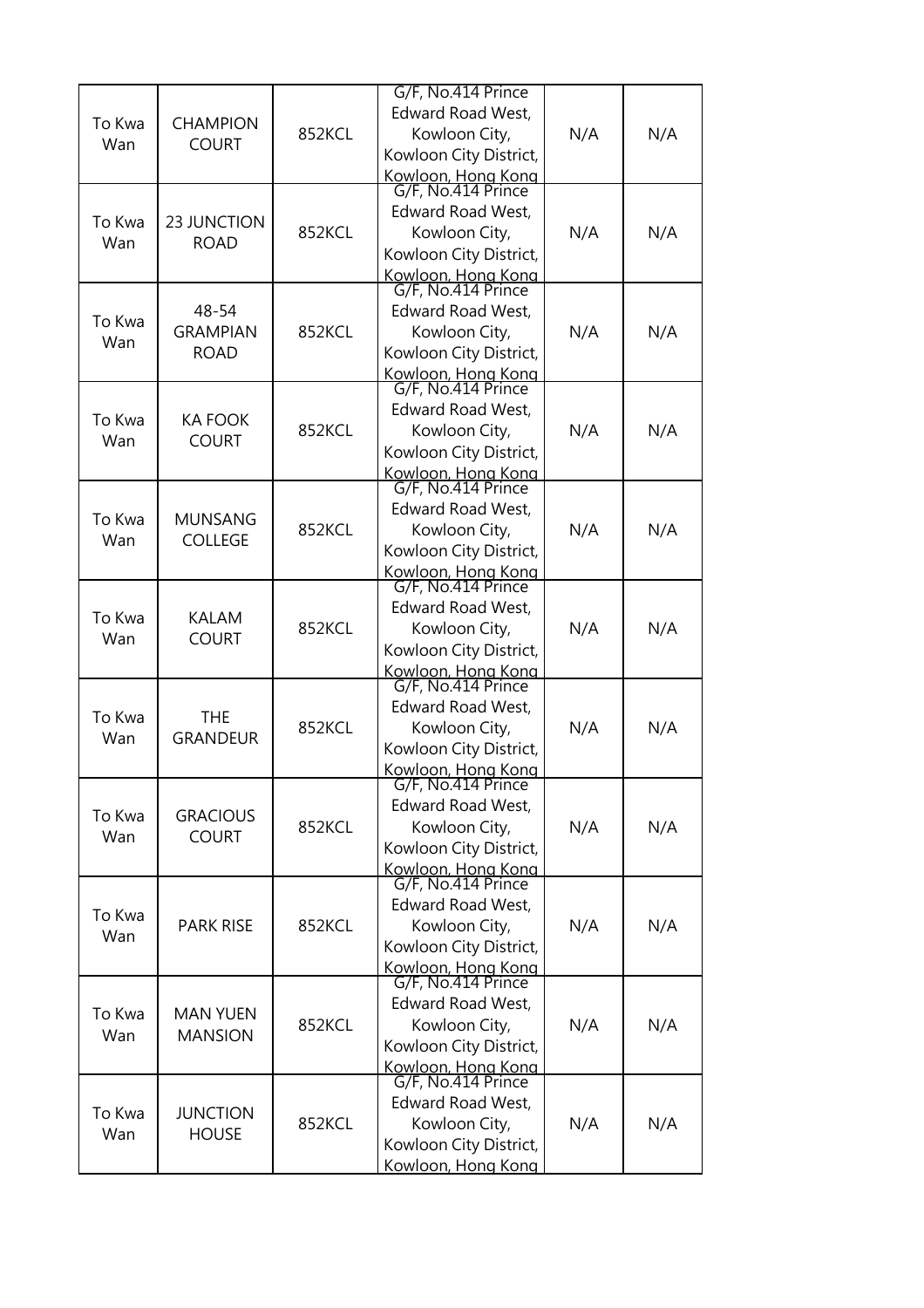|        |                  |        | G/F, No.414 Prince                       |     |     |
|--------|------------------|--------|------------------------------------------|-----|-----|
|        |                  |        | <b>Edward Road West,</b>                 |     |     |
| To Kwa | 20-26 HAU        | 852KCL | Kowloon City,                            | N/A | N/A |
| Wan    | <b>WONG ROAD</b> |        | Kowloon City District,                   |     |     |
|        |                  |        |                                          |     |     |
|        |                  |        | Kowloon, Hong Kong<br>G/F, No.414 Prince |     |     |
|        |                  |        | Edward Road West,                        |     |     |
| To Kwa | <b>NICE</b>      | 852KCL | Kowloon City,                            | N/A | N/A |
| Wan    | <b>BUILDING</b>  |        | Kowloon City District,                   |     |     |
|        |                  |        | Kowloon, Hong Kong                       |     |     |
|        |                  |        | G/F, No.414 Prince                       |     |     |
|        |                  |        | Edward Road West,                        |     |     |
| To Kwa | THE AVERY        | 852KCL | Kowloon City,                            | N/A | N/A |
| Wan    |                  |        | Kowloon City District,                   |     |     |
|        |                  |        |                                          |     |     |
|        |                  |        | Kowloon, Hong Kong<br>G/F, No.414 Prince |     |     |
|        | 29A-29B NGA      |        | <b>Edward Road West,</b>                 |     |     |
| To Kwa | <b>TSIN WAI</b>  | 852KCL | Kowloon City,                            | N/A | N/A |
| Wan    | <b>ROAD</b>      |        | Kowloon City District,                   |     |     |
|        |                  |        |                                          |     |     |
|        |                  |        | Kowloon, Hong Kong<br>G/F, No.414 Prince |     |     |
|        | <b>WING</b>      |        | Edward Road West,                        |     |     |
| To Kwa | <b>CHEONG</b>    | 852KCL | Kowloon City,                            | N/A | N/A |
| Wan    | <b>BUILDING</b>  |        | Kowloon City District,                   |     |     |
|        |                  |        |                                          |     |     |
|        |                  |        | Kowloon, Hong Kong<br>G/F, No.414 Prince |     |     |
|        |                  |        | Edward Road West,                        |     |     |
| To Kwa | <b>WING LEE</b>  | 852KCL | Kowloon City,                            | N/A | N/A |
| Wan    | <b>BUILDING</b>  |        | Kowloon City District,                   |     |     |
|        |                  |        |                                          |     |     |
|        |                  |        | Kowloon, Hong Kong<br>G/F, No.414 Prince |     |     |
|        |                  |        | <b>Edward Road West,</b>                 |     |     |
| To Kwa | <b>CHAP HING</b> | 852KCL | Kowloon City,                            | N/A | N/A |
| Wan    | <b>BUILDING</b>  |        | Kowloon City District,                   |     |     |
|        |                  |        | Kowloon, Hong Kong                       |     |     |
|        |                  |        | G/F, No.414 Prince                       |     |     |
| To Kwa | 4-22 NGA         |        | Edward Road West,                        |     |     |
|        | <b>TSIN LONG</b> | 852KCL | Kowloon City,                            | N/A | N/A |
| Wan    | <b>ROAD</b>      |        | Kowloon City District,                   |     |     |
|        |                  |        | Kowloon, Hong Kong<br>G/F, No.414 Prince |     |     |
|        |                  |        |                                          |     |     |
| To Kwa | 2A-2C HAU        |        | Edward Road West,                        |     |     |
| Wan    | <b>WONG ROAD</b> | 852KCL | Kowloon City,                            | N/A | N/A |
|        |                  |        | Kowloon City District,                   |     |     |
|        |                  |        | Kowloon, Hong Kong<br>G/F, No.414 Prince |     |     |
|        | 388-394          |        |                                          |     |     |
| To Kwa | <b>PRINCE</b>    |        | Edward Road West,                        |     |     |
| Wan    | <b>EDWARD</b>    | 852KCL | Kowloon City,                            | N/A | N/A |
|        |                  |        | Kowloon City District,                   |     |     |
|        | <b>ROAD WEST</b> |        | Kowloon, Hong Kong                       |     |     |
|        |                  |        | G/F, No.414 Prince                       |     |     |
| To Kwa | THE PRINCE       |        | Edward Road West,                        |     |     |
| Wan    | <b>PLACE</b>     | 852KCL | Kowloon City,                            | N/A | N/A |
|        |                  |        | Kowloon City District,                   |     |     |
|        |                  |        | Kowloon, Hong Kong                       |     |     |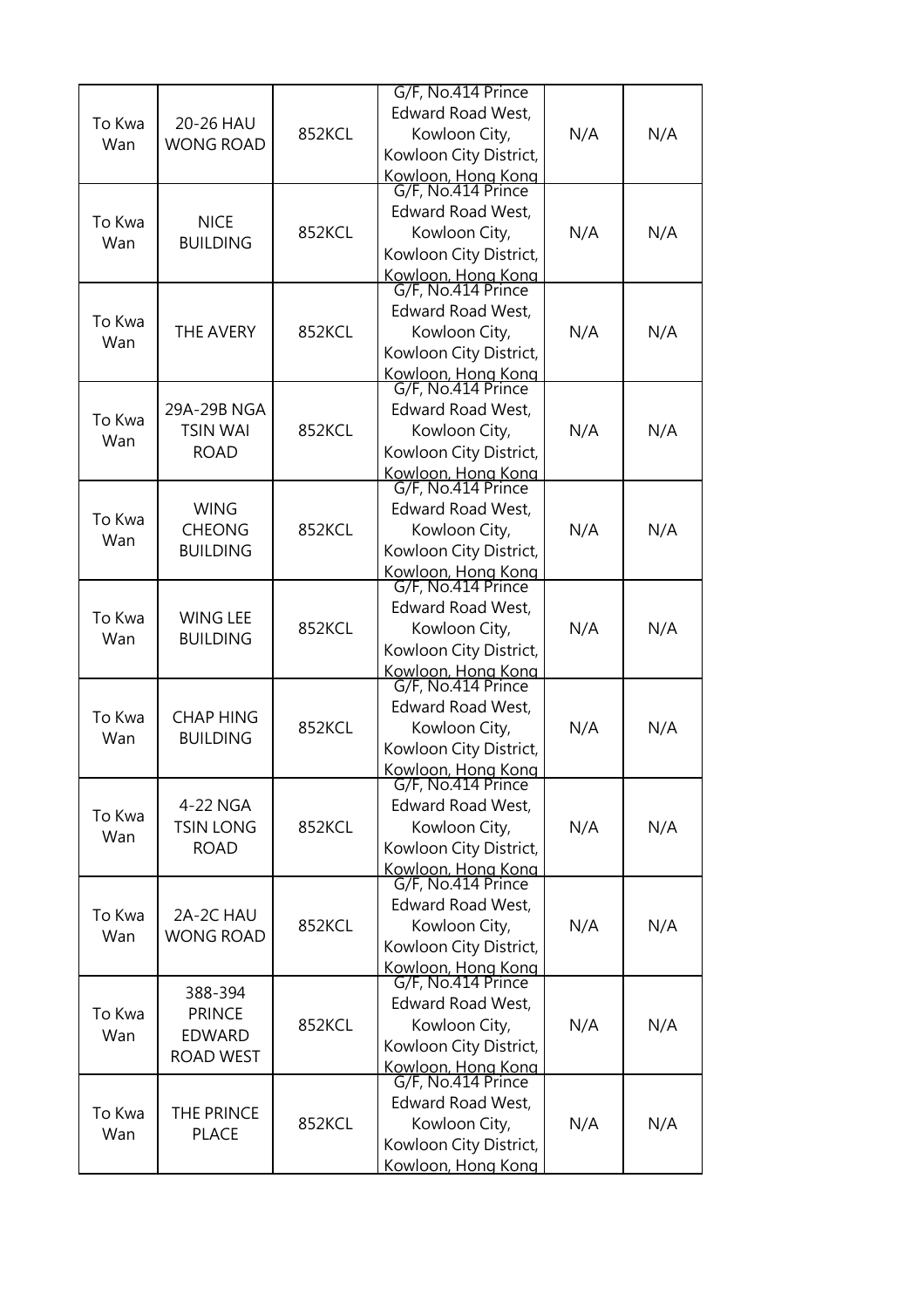| To Kwa<br>Wan | 1A-1B NGA<br><b>TSIN LONG</b><br><b>ROAD</b>                                     | 852KCL | G/F, No.414 Prince<br><b>Edward Road West,</b><br>Kowloon City,<br>Kowloon City District,                                             | N/A | N/A |
|---------------|----------------------------------------------------------------------------------|--------|---------------------------------------------------------------------------------------------------------------------------------------|-----|-----|
| To Kwa<br>Wan | <b>TAI WAH</b><br><b>BUILDING</b>                                                | 852KCL | Kowloon, Hong Kong<br>G/F, No.414 Prince<br>Edward Road West,<br>Kowloon City,<br>Kowloon City District,<br>Kowloon, Hong Kong        | N/A | N/A |
| To Kwa<br>Wan | 31-37 NGA<br><b>TSIN WAI</b><br><b>ROAD</b>                                      | 852KCL | G/F, No.414 Prince<br>Edward Road West,<br>Kowloon City,<br>Kowloon City District,<br>Kowloon, Hong Kong                              | N/A | N/A |
| To Kwa<br>Wan | <b>BILLIONAIRE</b><br><b>LUXE</b>                                                | 852KCL | G/F, No.414 Prince<br><b>Edward Road West,</b><br>Kowloon City,<br>Kowloon City District,<br>Kowloon, Hong Kong<br>G/F, No.414 Prince | N/A | N/A |
| To Kwa<br>Wan | <b>LEE KEE</b><br><b>MEMORIAL</b><br><b>DISPENSARY</b>                           | 852KCL | <b>Edward Road West,</b><br>Kowloon City,<br>Kowloon City District,<br>Kowloon, Hong Kong                                             | N/A | N/A |
| To Kwa<br>Wan | KOWLOON<br><b>CITY</b><br><b>MUNICIPAL</b><br><b>SERVICES</b><br><b>BUILDING</b> | 852KCL | G/F, No.414 Prince<br>Edward Road West,<br>Kowloon City,<br>Kowloon City District,<br>Kowloon, Hong Kong<br>G/F, No.414 Prince        | N/A | N/A |
| To Kwa<br>Wan | <b>KOWLOON</b><br><b>CITY ELDERLY</b><br><b>HEALTH</b><br><b>CENTRE</b>          | 852KCL | <b>Edward Road West,</b><br>Kowloon City,<br>Kowloon City District,<br>Kowloon, Hong Kong                                             | N/A | N/A |
| To Kwa<br>Wan | <b>CHEONG</b><br><b>SHING</b><br><b>BUILDING</b>                                 | 852KCL | G/F, No.414 Prince<br><b>Edward Road West,</b><br>Kowloon City,<br>Kowloon City District,<br>Kowloon, Hong Kong<br>G/F, No.414 Prince | N/A | N/A |
| To Kwa<br>Wan | 74-80 NGA<br><b>TSIN LONG</b><br><b>ROAD</b>                                     | 852KCL | Edward Road West,<br>Kowloon City,<br>Kowloon City District,<br>Kowloon, Hong Kong<br>G/F, No.414 Prince                              | N/A | N/A |
| To Kwa<br>Wan | <b>YATLEY</b><br><b>BUILDING</b>                                                 | 852KCL | Edward Road West,<br>Kowloon City,<br>Kowloon City District,<br>Kowloon, Hong Kong                                                    | N/A | N/A |
| To Kwa<br>Wan | 36-50 NGA<br><b>TSIN LONG</b><br><b>ROAD</b>                                     | 852KCL | G/F, No.414 Prince<br>Edward Road West,<br>Kowloon City,<br>Kowloon City District,<br>Kowloon, Hong Kong                              | N/A | N/A |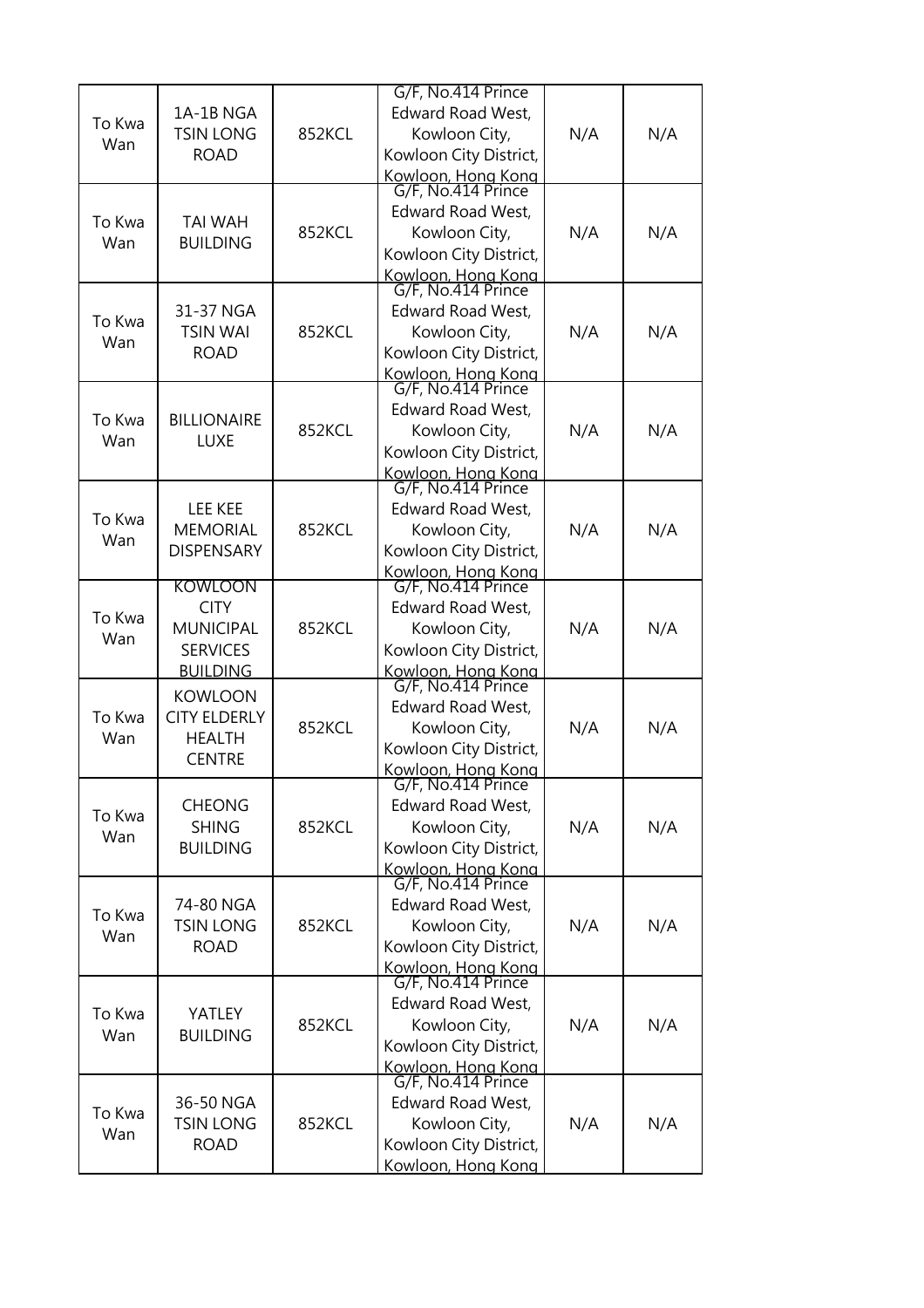| To Kwa<br>Wan | <b>CHING YIP</b><br>COMMERCIAL<br><b>HOUSE</b>                | 852KCL | G/F, No.414 Prince<br><b>Edward Road West,</b><br>Kowloon City,<br>Kowloon City District,                                                            | N/A | N/A |
|---------------|---------------------------------------------------------------|--------|------------------------------------------------------------------------------------------------------------------------------------------------------|-----|-----|
| To Kwa<br>Wan | <b>BILLIONNAIRE</b><br><b>AVANT</b>                           | 852KCL | Kowloon, Hong Kong<br>G/F, No.414 Prince<br>Edward Road West,<br>Kowloon City,<br>Kowloon City District,                                             | N/A | N/A |
| To Kwa<br>Wan | 404-414<br><b>PRINCE</b><br><b>EDWARD</b><br><b>ROAD WEST</b> | 852KCL | Kowloon, Hong Kong<br>G/F, No.414 Prince<br>Edward Road West,<br>Kowloon City,<br>Kowloon City District,<br>Kowloon, Hong Kong<br>G/F, No.414 Prince | N/A | N/A |
| To Kwa<br>Wan | <b>PROSPERITY</b><br><b>HOUSE</b>                             | 852KCL | Edward Road West,<br>Kowloon City,<br>Kowloon City District,<br>Kowloon, Hong Kong<br>G/F, No.414 Prince                                             | N/A | N/A |
| To Kwa<br>Wan | 4-16A NAM<br><b>KOK ROAD</b>                                  | 852KCL | <b>Edward Road West,</b><br>Kowloon City,<br>Kowloon City District,<br>Kowloon, Hong Kong                                                            | N/A | N/A |
| To Kwa<br>Wan | KINGSFIELD<br><b>COURT</b>                                    | 852KCL | G/F, No.414 Prince<br>Edward Road West,<br>Kowloon City,<br>Kowloon City District,<br>Kowloon, Hong Kong<br>G/F, No.414 Prince                       | N/A | N/A |
| To Kwa<br>Wan | <b>CHUNG YING</b><br><b>BUILDING</b>                          | 852KCL | <b>Edward Road West,</b><br>Kowloon City,<br>Kowloon City District,<br>Kowloon, Hong Kong                                                            | N/A | N/A |
| To Kwa<br>Wan | 11-15 NAM<br><b>KOK ROAD</b>                                  | 852KCL | G/F, No.414 Prince<br><b>Edward Road West,</b><br>Kowloon City,<br>Kowloon City District,<br>Kowloon, Hong Kong                                      | N/A | N/A |
| To Kwa<br>Wan | <b>CHING YIP</b><br>COMMERCIAL<br><b>HOUSE</b>                | 852KCL | G/F, No.414 Prince<br>Edward Road West,<br>Kowloon City,<br>Kowloon City District,<br>Kowloon, Hong Kong<br>G/F, No.414 Prince                       | N/A | N/A |
| To Kwa<br>Wan | <b>HING FU</b><br><b>BUILDING</b>                             | 852KCL | Edward Road West,<br>Kowloon City,<br>Kowloon City District,<br>Kowloon, Hong Kong                                                                   | N/A | N/A |
| To Kwa<br>Wan | 1C-7 NAM<br><b>KOK ROAD</b>                                   | 852KCL | G/F, No.414 Prince<br>Edward Road West,<br>Kowloon City,<br>Kowloon City District,<br>Kowloon, Hong Kong                                             | N/A | N/A |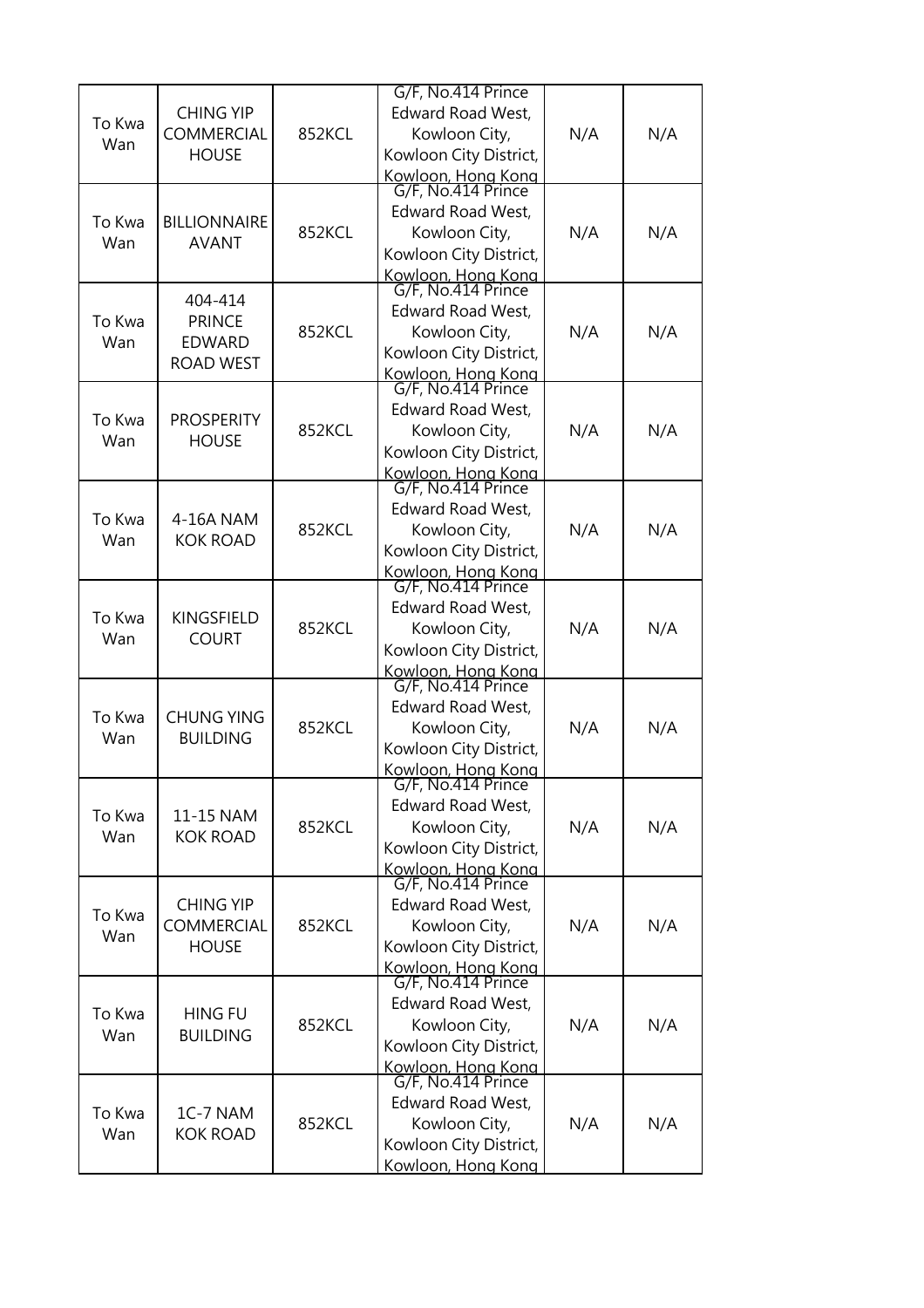| To Kwa<br>Wan | <b>NAM SHING</b><br><b>BUILDING</b> | 852KCL | G/F, No.414 Prince<br><b>Edward Road West,</b><br>Kowloon City,<br>Kowloon City District,                                                            | N/A | N/A |
|---------------|-------------------------------------|--------|------------------------------------------------------------------------------------------------------------------------------------------------------|-----|-----|
| To Kwa<br>Wan | <b>TUNG PO</b><br><b>BUILDING</b>   | 852KCL | Kowloon, Hong Kong<br>G/F, No.414 Prince<br>Edward Road West,<br>Kowloon City,<br>Kowloon City District,                                             | N/A | N/A |
| To Kwa<br>Wan | <b>KAM ON</b><br><b>BUILDING</b>    | 852KCL | Kowloon, Hong Kong<br>G/F, No.414 Prince<br>Edward Road West,<br>Kowloon City,<br>Kowloon City District,<br>Kowloon, Hong Kong<br>G/F, No.414 Prince | N/A | N/A |
| To Kwa<br>Wan | <b>LEUNG LING</b><br><b>HOUSE</b>   | 852KCL | Edward Road West,<br>Kowloon City,<br>Kowloon City District,<br>Kowloon, Hong Kong<br>G/F, No.414 Prince                                             | N/A | N/A |
| To Kwa<br>Wan | YAN KWAI<br><b>BUILDING</b>         | 852KCL | Edward Road West,<br>Kowloon City,<br>Kowloon City District,<br>Kowloon, Hong Kong                                                                   | N/A | N/A |
| To Kwa<br>Wan | <b>NAN SHUN</b><br><b>BUILDING</b>  | 852KCL | G/F, No.414 Prince<br>Edward Road West,<br>Kowloon City,<br>Kowloon City District,<br>Kowloon, Hong Kong<br>G/F, No.414 Prince                       | N/A | N/A |
| To Kwa<br>Wan | 25-31 NAM<br><b>KOK ROAD</b>        | 852KCL | <b>Edward Road West,</b><br>Kowloon City,<br>Kowloon City District,<br>Kowloon, Hong Kong                                                            | N/A | N/A |
| To Kwa<br>Wan | YAU LUNG<br><b>BUILDING</b>         | 852KCL | G/F, No.414 Prince<br>Edward Road West,<br>Kowloon City,<br>Kowloon City District,<br>Kowloon, Hong Kong                                             | N/A | N/A |
| To Kwa<br>Wan | <b>LUEN KING</b><br><b>MANSION</b>  | 852KCL | G/F, No.414 Prince<br>Edward Road West,<br>Kowloon City,<br>Kowloon City District,<br>Kowloon, Hong Kong<br>G/F, No.414 Prince                       | N/A | N/A |
| To Kwa<br>Wan | 63-73 NAM<br>KOK ROAD               | 852KCL | Edward Road West,<br>Kowloon City,<br>Kowloon City District,<br>Kowloon, Hong Kong                                                                   | N/A | N/A |
| To Kwa<br>Wan | 43-55 NAM<br><b>KOK ROAD</b>        | 852KCL | G/F, No.414 Prince<br>Edward Road West,<br>Kowloon City,<br>Kowloon City District,<br>Kowloon, Hong Kong                                             | N/A | N/A |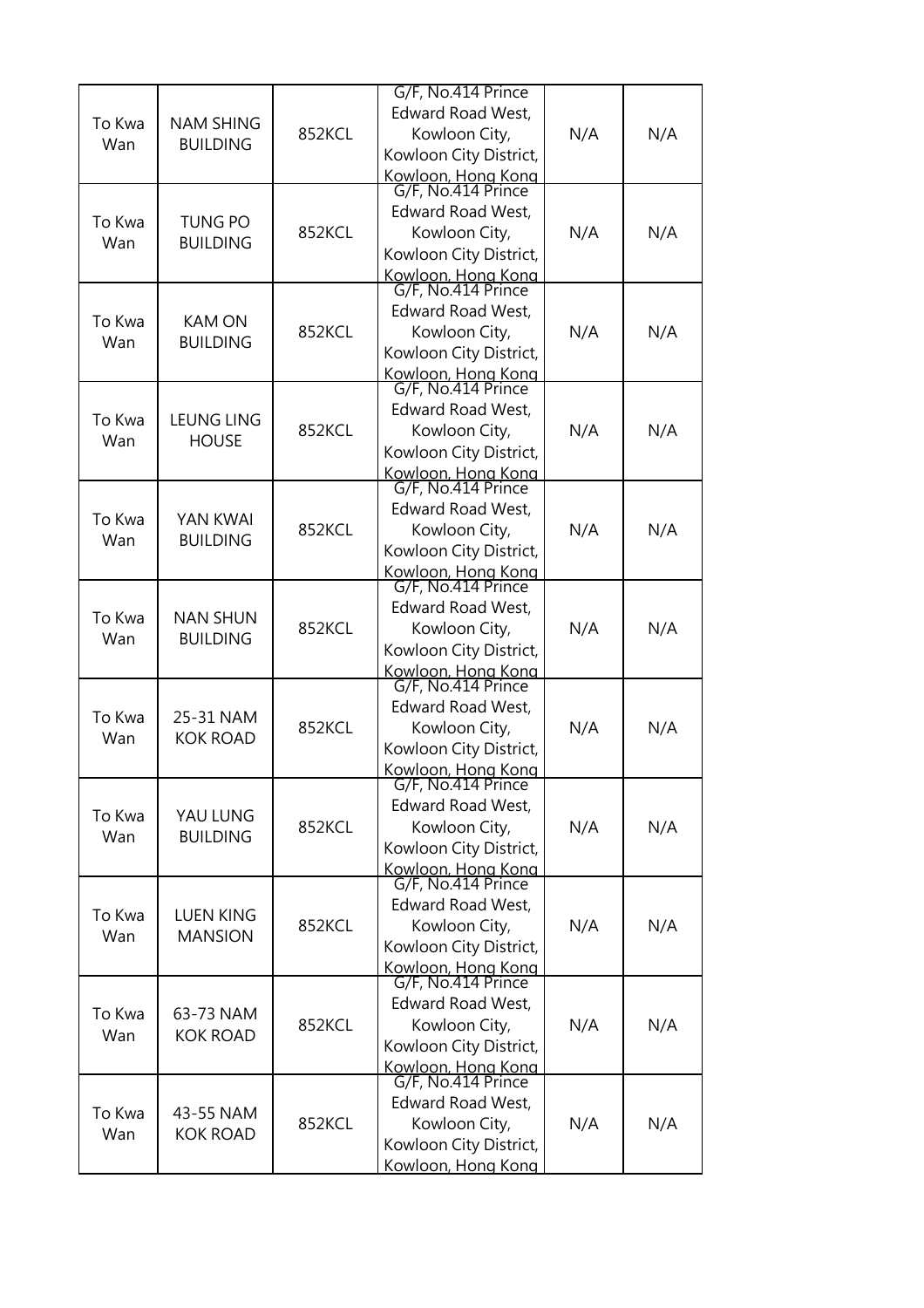|               |                                                 |        | G/F, No.414 Prince                       |     |     |
|---------------|-------------------------------------------------|--------|------------------------------------------|-----|-----|
|               |                                                 |        | <b>Edward Road West,</b>                 |     |     |
| To Kwa        | <b>MANSION</b>                                  | 852KCL | Kowloon City,                            | N/A | N/A |
| Wan           | <b>HOUSE</b>                                    |        | Kowloon City District,                   |     |     |
|               |                                                 |        |                                          |     |     |
|               |                                                 |        | Kowloon, Hong Kong<br>G/F, No.414 Prince |     |     |
|               |                                                 |        | Edward Road West,                        |     |     |
| To Kwa        | <b>MAN FAT</b>                                  | 852KCL | Kowloon City,                            | N/A | N/A |
| Wan           | <b>HOUSE</b>                                    |        | Kowloon City District,                   |     |     |
|               |                                                 |        | Kowloon, Hong Kong                       |     |     |
|               |                                                 |        | G/F, No.414 Prince                       |     |     |
|               |                                                 |        | Edward Road West,                        |     |     |
| To Kwa        | <b>FOOK CHI</b>                                 | 852KCL | Kowloon City,                            | N/A | N/A |
| Wan           | <b>BUILDING</b>                                 |        | Kowloon City District,                   |     |     |
|               |                                                 |        |                                          |     |     |
|               |                                                 |        | Kowloon, Hong Kong<br>G/F, No.414 Prince |     |     |
|               |                                                 |        | Edward Road West,                        |     |     |
| To Kwa        | 34-62 NAM                                       | 852KCL | Kowloon City,                            | N/A | N/A |
| Wan           | <b>KOK ROAD</b>                                 |        | Kowloon City District,                   |     |     |
|               |                                                 |        |                                          |     |     |
|               |                                                 |        | Kowloon, Hong Kong<br>G/F, No.414 Prince |     |     |
|               |                                                 |        | Edward Road West,                        |     |     |
| To Kwa        | SING ON<br><b>BUILDING</b>                      | 852KCL | Kowloon City,                            | N/A | N/A |
| Wan           |                                                 |        | Kowloon City District,                   |     |     |
|               |                                                 |        |                                          |     |     |
|               |                                                 |        | Kowloon, Hong Kong<br>G/F, No.414 Prince |     |     |
|               | <b>LOK SIN TONG</b><br>PRIMARY<br><b>SCHOOL</b> | 852KCL | Edward Road West,                        | N/A |     |
| To Kwa        |                                                 |        | Kowloon City,                            |     | N/A |
| Wan           |                                                 |        | Kowloon City District,                   |     |     |
|               |                                                 |        |                                          |     |     |
|               |                                                 |        | Kowloon, Hong Kong<br>G/F, No.414 Prince |     |     |
|               | <b>KAI KING</b><br><b>BUILDING</b>              |        | <b>Edward Road West,</b>                 | N/A | N/A |
| To Kwa        |                                                 | 852KCL | Kowloon City,                            |     |     |
| Wan           |                                                 |        | Kowloon City District,                   |     |     |
|               |                                                 |        | Kowloon, Hong Kong                       |     |     |
|               |                                                 |        | G/F, No.414 Prince                       |     |     |
|               | 51-55 LUNG<br><b>KONG ROAD</b>                  |        | Edward Road West,                        | N/A |     |
| To Kwa        |                                                 | 852KCL | Kowloon City,                            |     | N/A |
| Wan           |                                                 |        | Kowloon City District,                   |     |     |
|               |                                                 |        |                                          |     |     |
|               |                                                 |        | Kowloon, Hong Kong<br>G/F, No.414 Prince |     |     |
|               |                                                 |        | Edward Road West,                        |     |     |
| To Kwa        | <b>FULIP HOUSE</b>                              | 852KCL | Kowloon City,                            | N/A | N/A |
| Wan           |                                                 |        | Kowloon City District,                   |     |     |
|               |                                                 |        |                                          |     |     |
|               |                                                 |        | Kowloon, Hong Kong<br>G/F, No.414 Prince |     |     |
| To Kwa<br>Wan | PO MAN                                          |        | Edward Road West,                        |     |     |
|               |                                                 | 852KCL | Kowloon City,                            | N/A | N/A |
|               | <b>COURT</b>                                    |        | Kowloon City District,                   |     |     |
|               |                                                 |        | Kowloon, Hong Kong                       |     |     |
|               |                                                 |        | G/F, No.414 Prince                       |     |     |
|               |                                                 | 852KCL | Edward Road West,                        | N/A |     |
| To Kwa        | 41-43 LUNG                                      |        | Kowloon City,                            |     | N/A |
| Wan           | <b>KONG ROAD</b>                                |        | Kowloon City District,                   |     |     |
|               |                                                 |        | Kowloon, Hong Kong                       |     |     |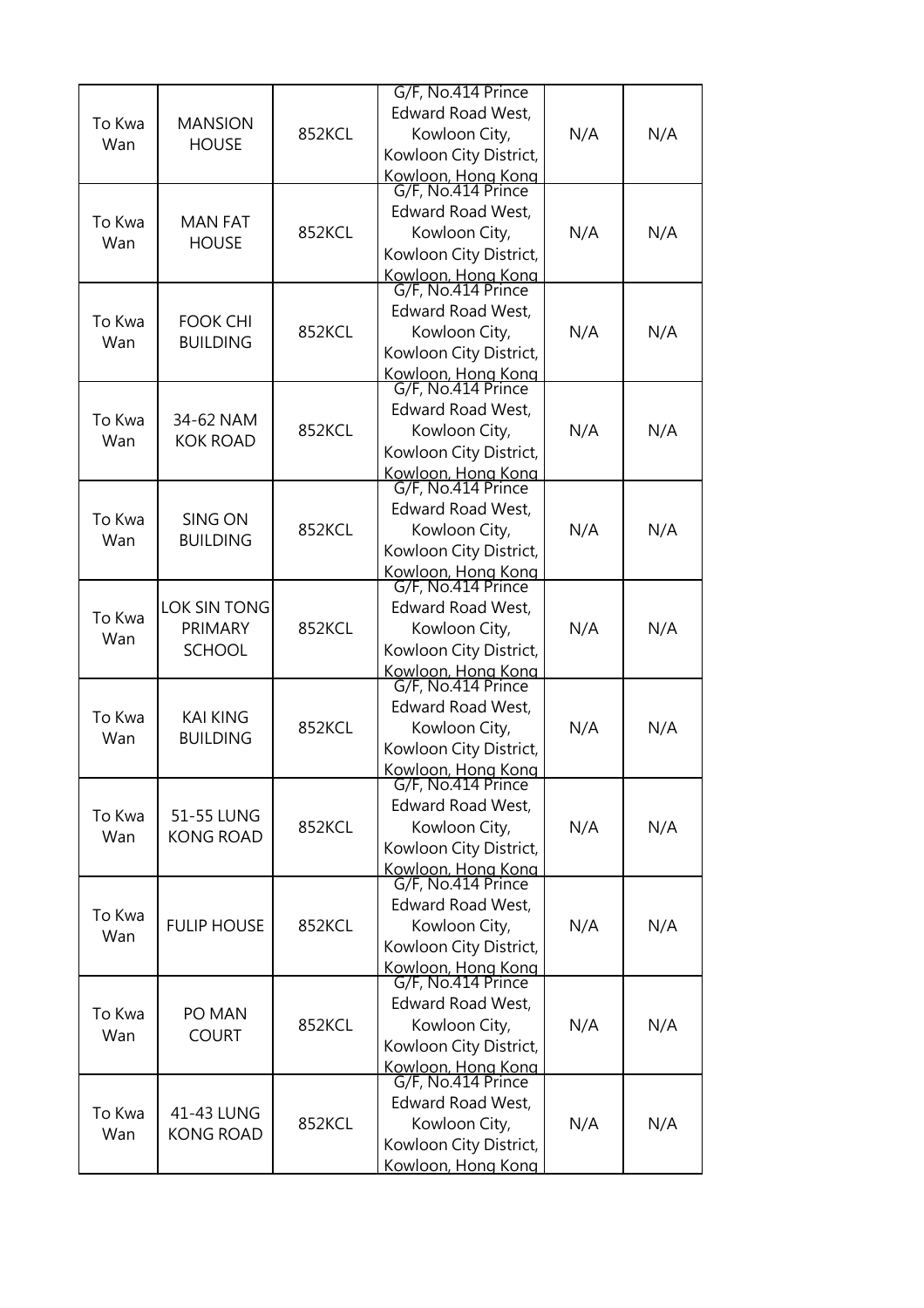| To Kwa<br>Wan | <b>LUNG</b><br><b>CHEUNG</b><br><b>COURT</b>                  | 852KCL | G/F, No.414 Prince<br><b>Edward Road West,</b><br>Kowloon City,<br>Kowloon City District,                                                            | N/A | N/A |
|---------------|---------------------------------------------------------------|--------|------------------------------------------------------------------------------------------------------------------------------------------------------|-----|-----|
| To Kwa<br>Wan | 29-31 LUNG<br><b>KONG ROAD</b>                                | 852KCL | Kowloon, Hong Kong<br>G/F, No.414 Prince<br>Edward Road West,<br>Kowloon City,<br>Kowloon City District,<br>Kowloon, Hong Kong<br>G/F, No.414 Prince | N/A | N/A |
| To Kwa<br>Wan | 74-80 NGA<br><b>TSIN WAI</b><br><b>ROAD</b>                   | 852KCL | Edward Road West,<br>Kowloon City,<br>Kowloon City District,<br>Kowloon, Hong Kong                                                                   | N/A | N/A |
| To Kwa<br>Wan | <b>CHONG KEE</b><br><b>HOUSE</b>                              | 852KCL | G/F, No.414 Prince<br><b>Edward Road West,</b><br>Kowloon City,<br>Kowloon City District,<br>Kowloon, Hong Kong<br>G/F, No.414 Prince                | N/A | N/A |
| To Kwa<br>Wan | <b>KAM MOON</b><br>LAU                                        | 852KCL | <b>Edward Road West,</b><br>Kowloon City,<br>Kowloon City District,<br>Kowloon, Hong Kong                                                            | N/A | N/A |
| To Kwa<br>Wan | 428-432<br><b>PRINCE</b><br><b>EDWARD</b><br><b>ROAD WEST</b> | 852KCL | G/F, No.414 Prince<br>Edward Road West,<br>Kowloon City,<br>Kowloon City District,<br>Kowloon, Hong Kong<br>G/F, No.414 Prince                       | N/A | N/A |
| To Kwa<br>Wan | 424-426<br><b>PRINCE</b><br><b>EDWARD</b><br><b>ROAD WEST</b> | 852KCL | <b>Edward Road West,</b><br>Kowloon City,<br>Kowloon City District,<br>Kowloon, Hong Kong                                                            | N/A | N/A |
| To Kwa<br>Wan | 420 PRINCE<br><b>EDWARD</b><br><b>ROAD WEST</b>               | 852KCL | G/F, No.414 Prince<br>Edward Road West,<br>Kowloon City,<br>Kowloon City District,<br>Kowloon, Hong Kong<br>G/F, No.414 Prince                       | N/A | N/A |
| To Kwa<br>Wan | LUNG WAH<br><b>BUILDING</b>                                   | 852KCL | Edward Road West,<br>Kowloon City,<br>Kowloon City District,<br>Kowloon, Hong Kong<br>G/F, No.414 Prince                                             | N/A | N/A |
| To Kwa<br>Wan | <b>5 LUNG KONG</b><br><b>ROAD</b>                             | 852KCL | Edward Road West,<br>Kowloon City,<br>Kowloon City District,<br>Kowloon, Hong Kong                                                                   | N/A | N/A |
| To Kwa<br>Wan | <b>DRAGON</b><br><b>VIEW</b>                                  | 852KCL | G/F, No.414 Prince<br>Edward Road West,<br>Kowloon City,<br>Kowloon City District,<br>Kowloon, Hong Kong                                             | N/A | N/A |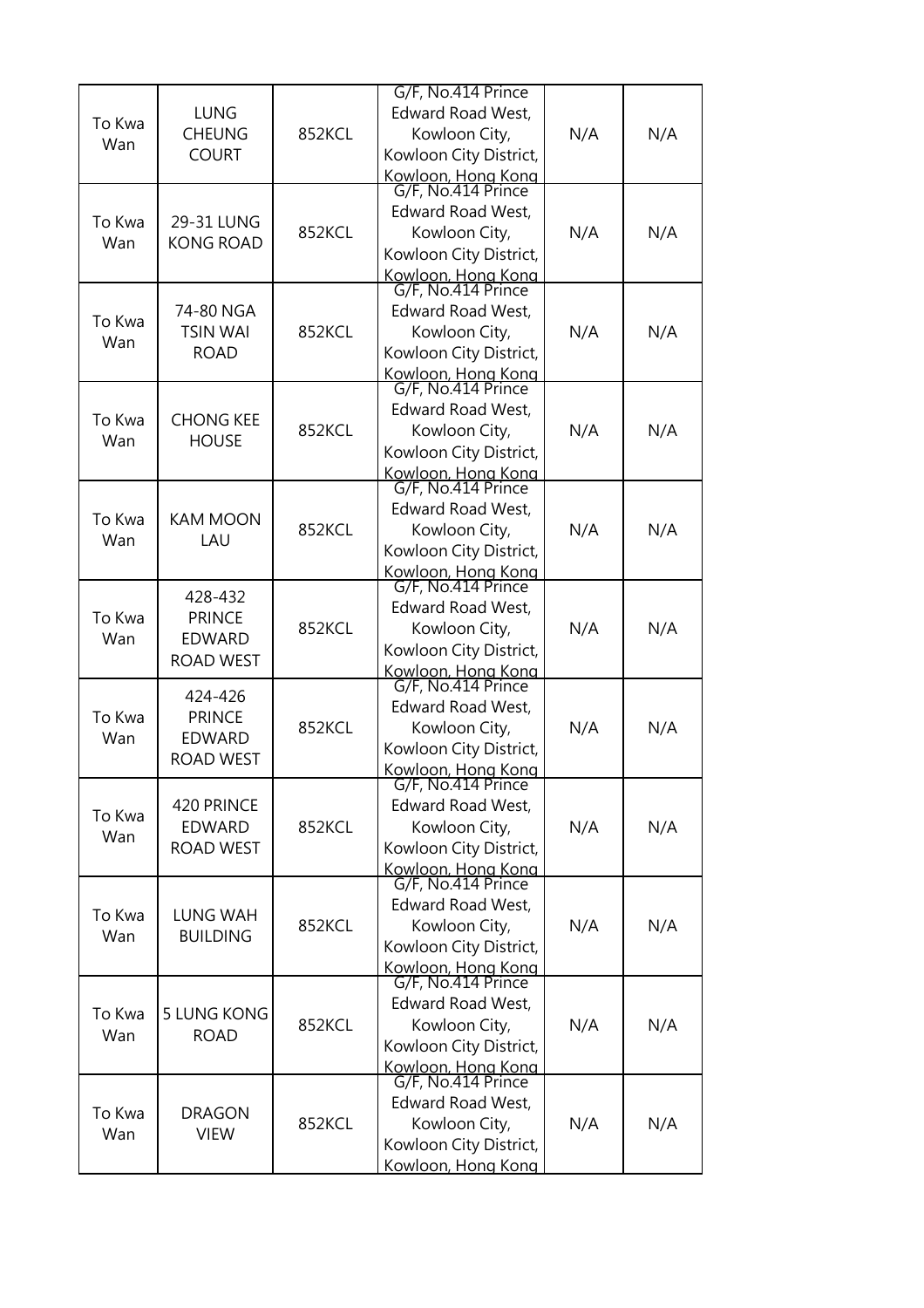| To Kwa<br>Wan | <b>DRAGON</b><br><b>MANSION</b>              | 852KCL | G/F, No.414 Prince<br><b>Edward Road West,</b><br>Kowloon City,<br>Kowloon City District,                                                            | N/A | N/A |
|---------------|----------------------------------------------|--------|------------------------------------------------------------------------------------------------------------------------------------------------------|-----|-----|
| To Kwa<br>Wan | 23-25A LUNG<br><b>KONG ROAD</b>              | 852KCL | Kowloon, Hong Kong<br>G/F, No.414 Prince<br>Edward Road West,<br>Kowloon City,<br>Kowloon City District,<br>Kowloon, Hong Kong<br>G/F, No.414 Prince | N/A | N/A |
| To Kwa<br>Wan | <b>TUNG MING</b><br><b>MANSION</b>           | 852KCL | Edward Road West,<br>Kowloon City,<br>Kowloon City District,<br>Kowloon, Hong Kong                                                                   | N/A | N/A |
| To Kwa<br>Wan | <b>URBANA</b><br><b>LOFTS</b>                | 852KCL | G/F, No.414 Prince<br><b>Edward Road West,</b><br>Kowloon City,<br>Kowloon City District,<br>Kowloon, Hong Kong<br>G/F, No.414 Prince                | N/A | N/A |
| To Kwa<br>Wan | <b>FULCAIN</b><br><b>HOUSE</b>               | 852KCL | <b>Edward Road West,</b><br>Kowloon City,<br>Kowloon City District,<br>Kowloon, Hong Kong                                                            | N/A | N/A |
| To Kwa<br>Wan | 16-26 LUNG<br><b>KONG ROAD</b>               | 852KCL | G/F, No.414 Prince<br>Edward Road West,<br>Kowloon City,<br>Kowloon City District,<br>Kowloon, Hong Kong<br>G/F, No.414 Prince                       | N/A | N/A |
| To Kwa<br>Wan | <b>FAT TAT</b><br><b>BUILDING</b>            | 852KCL | <b>Edward Road West,</b><br>Kowloon City,<br>Kowloon City District,<br>Kowloon, Hong Kong                                                            | N/A | N/A |
| To Kwa<br>Wan | Cornerstone<br>Education<br>Centre           | 852KCL | G/F, No.414 Prince<br><b>Edward Road West,</b><br>Kowloon City,<br>Kowloon City District,<br>Kowloon, Hong Kong<br>G/F, No.414 Prince                | N/A | N/A |
| To Kwa<br>Wan | 50-52 LUNG<br><b>KONG ROAD</b>               | 852KCL | Edward Road West,<br>Kowloon City,<br>Kowloon City District,<br>Kowloon, Hong Kong<br>G/F, No.414 Prince                                             | N/A | N/A |
| To Kwa<br>Wan | $61 - 67$<br><b>CARPENTER</b><br><b>ROAD</b> | 852KCL | Edward Road West,<br>Kowloon City,<br>Kowloon City District,<br>Kowloon, Hong Kong                                                                   | N/A | N/A |
| To Kwa<br>Wan | 20-80 LUNG<br><b>KONG ROAD</b>               | 852KCL | G/F, No.414 Prince<br>Edward Road West,<br>Kowloon City,<br>Kowloon City District,<br>Kowloon, Hong Kong                                             | N/A | N/A |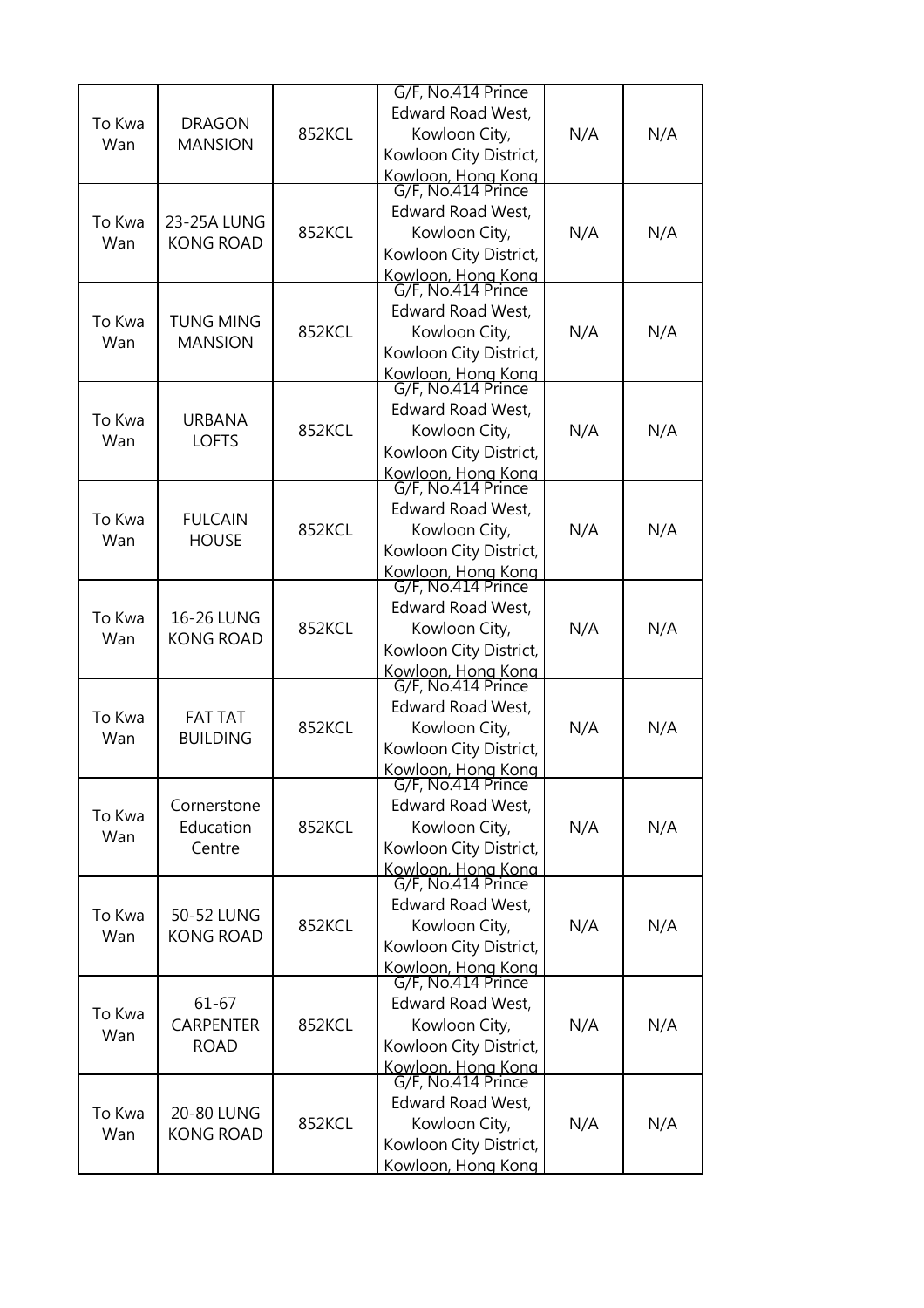|               |                                    |        | G/F, No.414 Prince                       |     |     |
|---------------|------------------------------------|--------|------------------------------------------|-----|-----|
| To Kwa        | 21-77 LUNG                         |        | Edward Road West,                        |     |     |
|               |                                    | 852KCL | Kowloon City,                            | N/A | N/A |
| Wan           | <b>KONG ROAD</b>                   |        | Kowloon City District,                   |     |     |
|               |                                    |        |                                          |     |     |
|               |                                    |        | Kowloon, Hong Kong<br>G/F, No.414 Prince |     |     |
|               |                                    |        | Edward Road West,                        |     |     |
| To Kwa        | <b>WAH LAI</b>                     | 852KCL | Kowloon City,                            | N/A | N/A |
| Wan           | <b>MANSION</b>                     |        | Kowloon City District,                   |     |     |
|               |                                    |        | Kowloon, Hong Kong                       |     |     |
|               |                                    |        | G/F, No.414 Prince                       |     |     |
| To Kwa        | <b>KWONG</b>                       |        | Edward Road West,                        |     |     |
| Wan           | <b>HANG HOUSE</b>                  | 852KCL | Kowloon City,                            | N/A | N/A |
|               |                                    |        | Kowloon City District,                   |     |     |
|               |                                    |        | Kowloon, Hong Kong<br>G/F, No.414 Prince |     |     |
|               |                                    |        |                                          |     |     |
| To Kwa        | <b>HONG NING</b>                   |        | Edward Road West,                        |     |     |
| Wan           | <b>BUILDING</b>                    | 852KCL | Kowloon City,                            | N/A | N/A |
|               |                                    |        | Kowloon City District,                   |     |     |
|               |                                    |        | Kowloon, Hong Kong<br>G/F, No.414 Prince |     |     |
|               |                                    |        |                                          |     |     |
| To Kwa        | <b>KAM FAI</b>                     | 852KCL | <b>Edward Road West,</b>                 | N/A |     |
| Wan           | <b>BUILDING</b>                    |        | Kowloon City,                            |     | N/A |
|               |                                    |        | Kowloon City District,                   |     |     |
|               |                                    |        | Kowloon, Hong Kong<br>G/F, No.414 Prince |     |     |
|               |                                    |        |                                          |     |     |
| To Kwa        | <b>HILLSIDE</b><br><b>VILLAS</b>   | 852KCL | Edward Road West,                        | N/A | N/A |
| Wan           |                                    |        | Kowloon City,                            |     |     |
|               |                                    |        | Kowloon City District,                   |     |     |
|               |                                    |        | Kowloon, Hong Kong<br>G/F, No.414 Prince |     |     |
|               |                                    | 852KCL | <b>Edward Road West,</b>                 | N/A | N/A |
| To Kwa        | <b>LUNG FUNG</b><br><b>MANSION</b> |        | Kowloon City,                            |     |     |
| Wan           |                                    |        | Kowloon City District,                   |     |     |
|               |                                    |        | Kowloon, Hong Kong                       |     |     |
|               |                                    |        | G/F, No.414 Prince                       |     |     |
|               | HO WAN LOU                         |        | Edward Road West,                        | N/A | N/A |
| To Kwa        |                                    | 852KCL | Kowloon City,                            |     |     |
| Wan           |                                    |        | Kowloon City District,                   |     |     |
|               |                                    |        |                                          |     |     |
|               | <b>WAI MING</b>                    |        | Kowloon, Hong Kong<br>G/F, No.414 Prince |     |     |
| To Kwa        |                                    |        | Edward Road West,                        |     |     |
| Wan           | <b>BUILDING</b>                    | 852KCL | Kowloon City,                            | N/A | N/A |
|               |                                    |        | Kowloon City District,                   |     |     |
|               |                                    |        | Kowloon, Hong Kong<br>G/F, No.414 Prince |     |     |
|               |                                    |        |                                          |     |     |
| To Kwa<br>Wan | <b>SHUNG</b>                       |        | Edward Road West,                        |     |     |
|               | <b>CHING HOUSE</b>                 | 852KCL | Kowloon City,                            | N/A | N/A |
|               |                                    |        | Kowloon City District,                   |     |     |
|               |                                    |        | Kowloon, Hong Kong                       |     |     |
|               |                                    |        | G/F, No.414 Prince                       |     |     |
| To Kwa        | <b>HOI SING</b>                    | 852KCL | Edward Road West,                        | N/A | N/A |
| Wan           | <b>BUILDING</b>                    |        | Kowloon City,                            |     |     |
|               |                                    |        | Kowloon City District,                   |     |     |
|               |                                    |        | Kowloon, Hong Kong                       |     |     |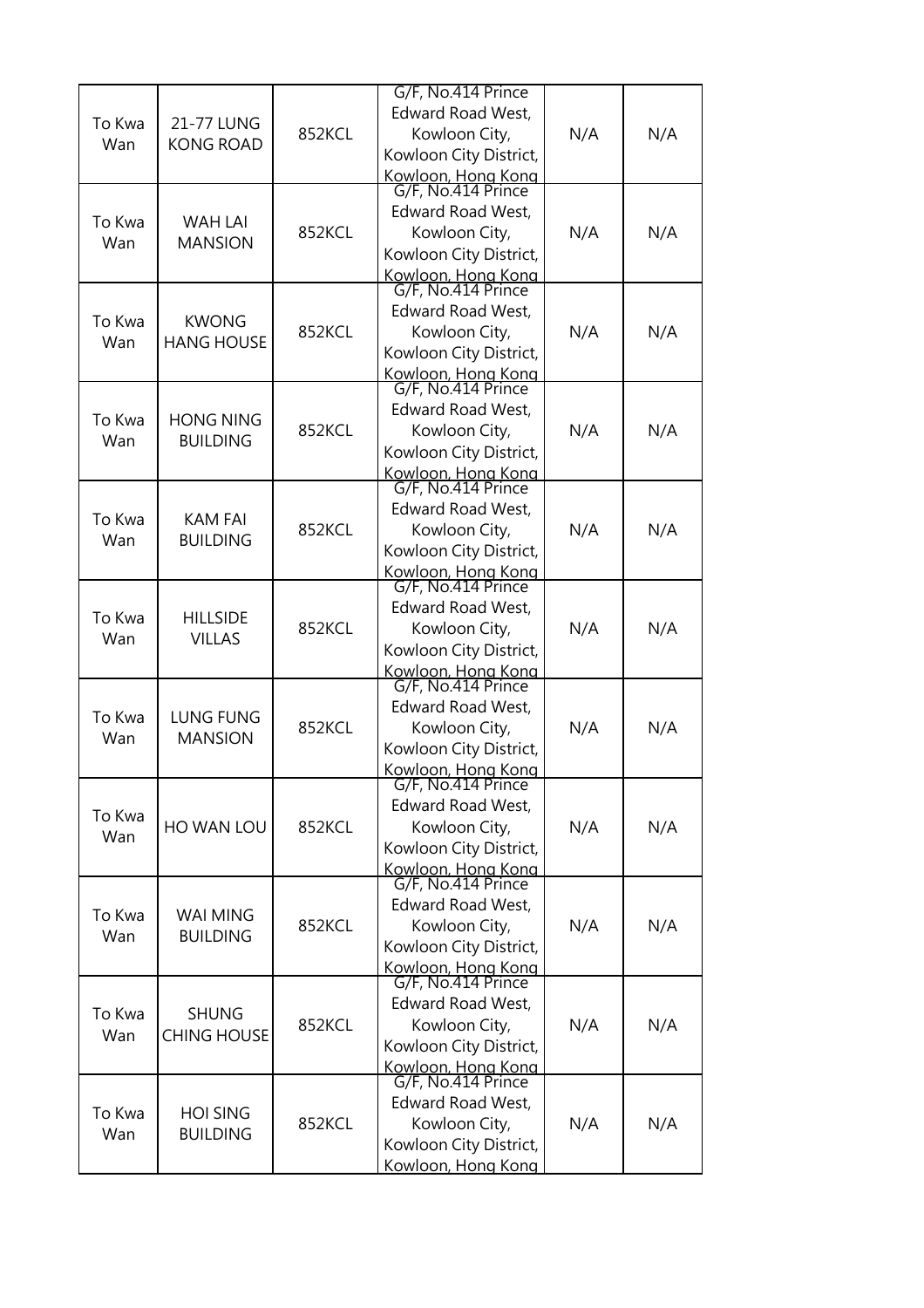| To Kwa<br>Wan | <b>KWOK PING</b><br><b>HOUSE</b>                              | 852KCL | G/F, No.414 Prince<br><b>Edward Road West,</b><br>Kowloon City,<br>Kowloon City District,                                                            | N/A | N/A |
|---------------|---------------------------------------------------------------|--------|------------------------------------------------------------------------------------------------------------------------------------------------------|-----|-----|
| To Kwa<br>Wan | YEN SHING<br><b>BUILDING</b>                                  | 852KCL | Kowloon, Hong Kong<br>G/F, No.414 Prince<br>Edward Road West,<br>Kowloon City,<br>Kowloon City District,<br>Kowloon, Hong Kong<br>G/F, No.414 Prince | N/A | N/A |
| To Kwa<br>Wan | <b>JENFORD</b><br><b>BUILDING</b>                             | 852KCL | Edward Road West,<br>Kowloon City,<br>Kowloon City District,<br>Kowloon, Hong Kong                                                                   | N/A | N/A |
| To Kwa<br>Wan | <b>TUNG SING</b><br><b>COURT</b>                              | 852KCL | G/F, No.414 Prince<br><b>Edward Road West,</b><br>Kowloon City,<br>Kowloon City District,<br>Kowloon, Hong Kong<br>G/F, No.414 Prince                | N/A | N/A |
| To Kwa<br>Wan | 10 SOUTH<br><b>WALL ROAD</b>                                  | 852KCL | <b>Edward Road West,</b><br>Kowloon City,<br>Kowloon City District,<br>Kowloon, Hong Kong                                                            | N/A | N/A |
| To Kwa<br>Wan | 3-17 TAK KU<br><b>LING ROAD</b>                               | 852KCL | G/F, No.414 Prince<br>Edward Road West,<br>Kowloon City,<br>Kowloon City District,<br>Kowloon, Hong Kong<br>G/F, No.414 Prince                       | N/A | N/A |
| To Kwa<br>Wan | 452-464<br><b>PRINCE</b><br><b>EDWARD</b><br><b>ROAD WEST</b> | 852KCL | <b>Edward Road West,</b><br>Kowloon City,<br>Kowloon City District,<br>Kowloon, Hong Kong                                                            | N/A | N/A |
| To Kwa<br>Wan | 20-86 TAK KU<br><b>LING ROAD</b>                              | 852KCL | G/F, No.414 Prince<br><b>Edward Road West,</b><br>Kowloon City,<br>Kowloon City District,<br>Kowloon, Hong Kong<br>G/F, No.414 Prince                | N/A | N/A |
| To Kwa<br>Wan | 31-91 TAK KU<br><b>LING ROAD</b>                              | 852KCL | Edward Road West,<br>Kowloon City,<br>Kowloon City District,<br>Kowloon, Hong Kong<br>G/F, No.414 Prince                                             | N/A | N/A |
| To Kwa<br>Wan | <b>BEL SHINE</b><br><b>CENTRE</b>                             | 852KCL | Edward Road West,<br>Kowloon City,<br>Kowloon City District,<br>Kowloon, Hong Kong                                                                   | N/A | N/A |
| To Kwa<br>Wan | 65-83 KAI TAK<br><b>ROAD</b>                                  | 852KCL | G/F, No.414 Prince<br>Edward Road West,<br>Kowloon City,<br>Kowloon City District,<br>Kowloon, Hong Kong                                             | N/A | N/A |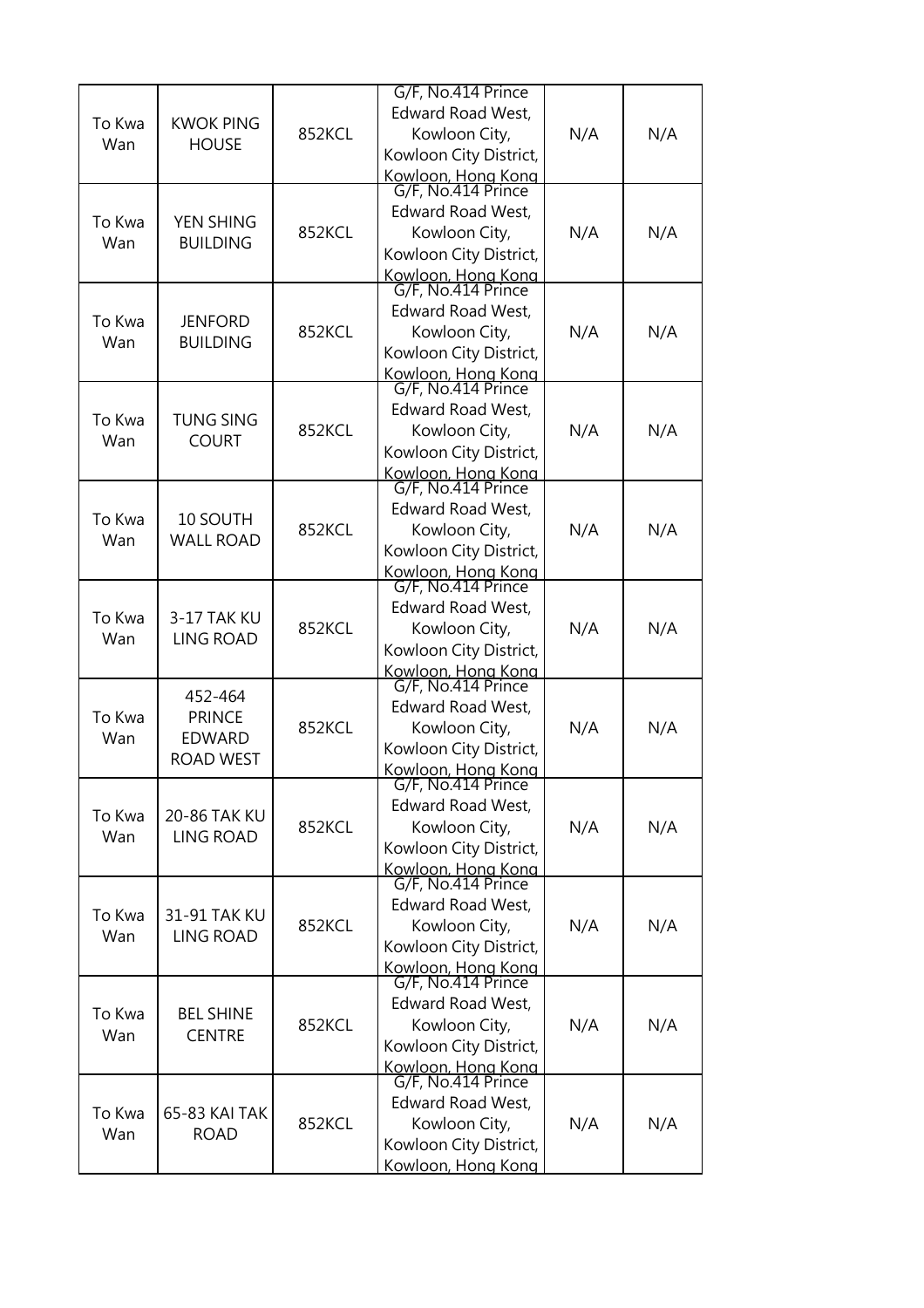|               |                                 |        | G/F, No.414 Prince                       |     |     |
|---------------|---------------------------------|--------|------------------------------------------|-----|-----|
| To Kwa<br>Wan |                                 |        | <b>Edward Road West,</b>                 |     |     |
|               | 47-59 KAI TAK                   | 852KCL | Kowloon City,                            | N/A | N/A |
|               | <b>ROAD</b>                     |        | Kowloon City District,                   |     |     |
|               |                                 |        |                                          |     |     |
|               |                                 |        | Kowloon, Hong Kong<br>G/F, No.414 Prince |     |     |
|               |                                 |        | <b>Edward Road West,</b>                 |     |     |
| To Kwa        | SOUTHVIEW                       | 852KCL | Kowloon City,                            | N/A | N/A |
| Wan           | <b>VILLAS</b>                   |        | Kowloon City District,                   |     |     |
|               |                                 |        | Kowloon, Hong Kong                       |     |     |
|               |                                 |        | G/F, No.414 Prince                       |     |     |
|               |                                 |        | <b>Edward Road West,</b>                 | N/A |     |
| To Kwa        | 17-29 KAI TAK                   | 852KCL | Kowloon City,                            |     | N/A |
| Wan           | <b>ROAD</b>                     |        | Kowloon City District,                   |     |     |
|               |                                 |        |                                          |     |     |
|               |                                 |        | Kowloon, Hong Kong<br>G/F, No.414 Prince |     |     |
|               |                                 |        | <b>Edward Road West,</b>                 |     |     |
| To Kwa        | <b>HOP CHUNG</b>                | 852KCL | Kowloon City,                            | N/A | N/A |
| Wan           | <b>HOUSE</b>                    |        | Kowloon City District,                   |     |     |
|               |                                 |        |                                          |     |     |
|               |                                 |        | Kowloon, Hong Kong<br>G/F, No.414 Prince |     |     |
|               |                                 |        | <b>Edward Road West,</b>                 |     |     |
| To Kwa        | <b>TAK FUNG</b><br><b>HOUSE</b> | 852KCL | Kowloon City,                            | N/A | N/A |
| Wan           |                                 |        | Kowloon City District,                   |     |     |
|               |                                 |        |                                          |     |     |
|               |                                 |        | Kowloon, Hong Kong<br>G/F, No.414 Prince |     |     |
|               | 68-82 KAI TAK<br><b>ROAD</b>    | 852KCL | <b>Edward Road West,</b>                 | N/A |     |
| To Kwa        |                                 |        | Kowloon City,                            |     | N/A |
| Wan           |                                 |        | Kowloon City District,                   |     |     |
|               |                                 |        |                                          |     |     |
|               |                                 |        | Kowloon, Hong Kong<br>G/F, No.414 Prince |     |     |
|               |                                 | 852KCL | <b>Edward Road West,</b>                 | N/A | N/A |
| To Kwa        | <b>WOON TIN</b>                 |        | Kowloon City,                            |     |     |
| Wan           | <b>MANSION</b>                  |        | Kowloon City District,                   |     |     |
|               |                                 |        | Kowloon, Hong Kong                       |     |     |
|               |                                 |        | G/F, No.414 Prince                       |     |     |
|               | 24-64 KAI TAK<br><b>ROAD</b>    |        | <b>Edward Road West,</b>                 |     | N/A |
| To Kwa        |                                 | 852KCL | Kowloon City,                            | N/A |     |
| Wan           |                                 |        | Kowloon City District,                   |     |     |
|               |                                 |        |                                          |     |     |
|               |                                 |        | Kowloon, Hong Kong<br>G/F, No.414 Prince |     |     |
|               |                                 |        | <b>Edward Road West,</b>                 |     |     |
| To Kwa        | 55-73 SA PO                     | 852KCL | Kowloon City,                            | N/A | N/A |
| Wan           | <b>ROAD</b>                     |        | Kowloon City District,                   |     |     |
|               |                                 |        |                                          |     |     |
|               |                                 |        | Kowloon, Hong Kong<br>G/F, No.414 Prince |     |     |
| To Kwa<br>Wan |                                 |        | <b>Edward Road West,</b>                 |     |     |
|               | 37-49 SA PO                     | 852KCL | Kowloon City,                            | N/A | N/A |
|               | <b>ROAD</b>                     |        | Kowloon City District,                   |     |     |
|               |                                 |        | Kowloon, Hong Kong                       |     |     |
|               |                                 |        | G/F, No.414 Prince                       |     |     |
| To Kwa<br>Wan |                                 | 852KCL | <b>Edward Road West,</b>                 | N/A |     |
|               | CARLSON                         |        | Kowloon City,                            |     | N/A |
|               | <b>COURT</b>                    |        | Kowloon City District,                   |     |     |
|               |                                 |        | Kowloon, Hong Kong                       |     |     |
|               |                                 |        |                                          |     |     |